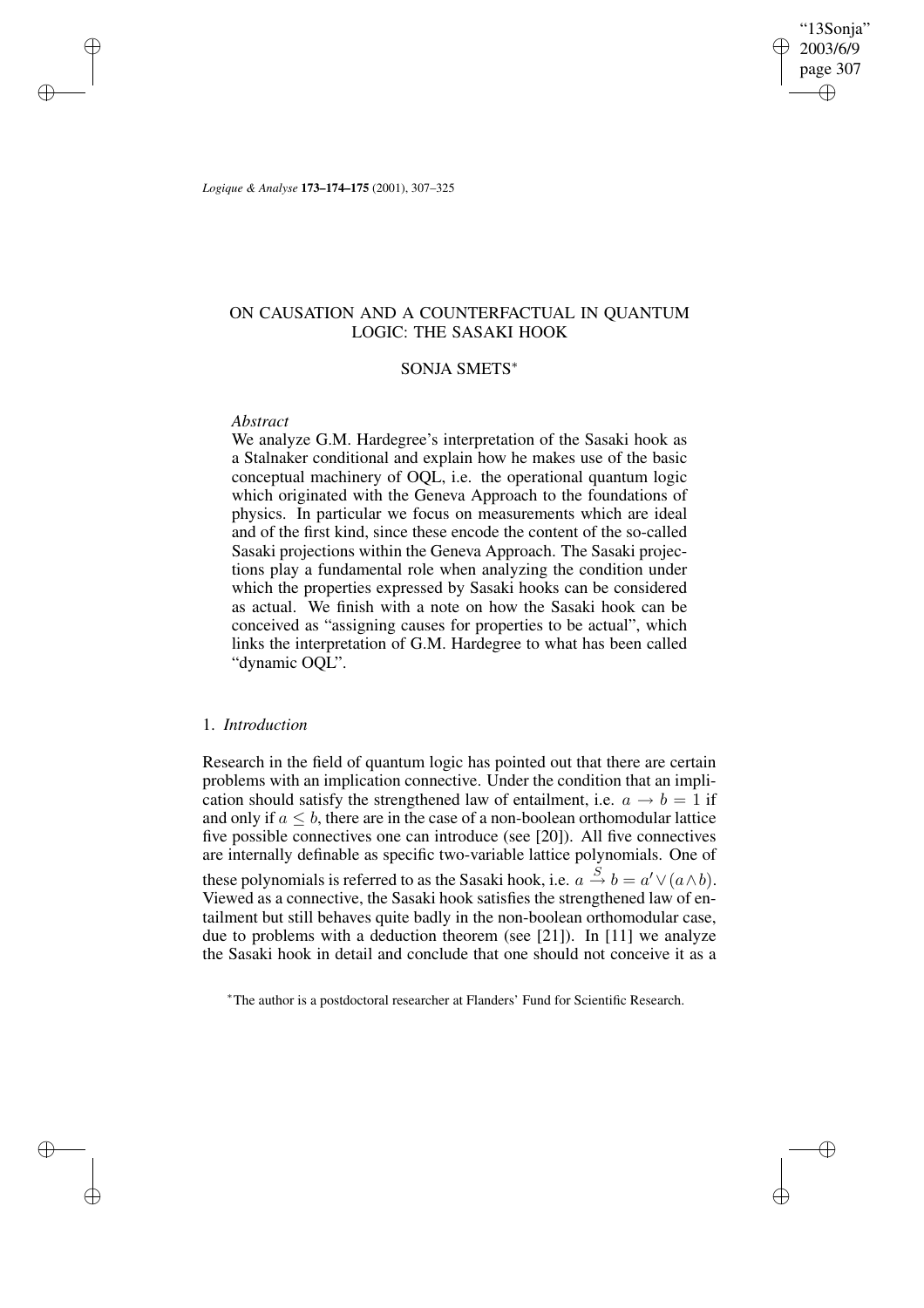"13Sonja" 2003/6/9 page 308 ✐ ✐

✐

✐

#### 308 SONJA SMETS

static implicative connective, though as inducing a labeled dynamic implication that assigns causes within the context of dynamic operational quantum logic (DOQL). Against this background, we will in this paper analyze G.M. Hardegree's interpretation of the Sasaki hook as a Stalnaker conditional and argue that:

The counterfactual nature of the Sasaki hook, viewed from an operational perspective, shows explicitly that  $(a \stackrel{S}{\rightarrow} b)$  is the weakest property which, if it is actual in some state  $p$ , guarantees that b will be an actual property of the system under the condition that we obtain a positive response from performing the ideal first kind measurement associated to property a. In other words, our analysis supports the claim made in [11] that the action of the Sasaki hook assigns causes and has a fundamental dynamic nature. Therefore, the Sasaki hook should indeed not be conceived as a static implication.

We start in section 2 with a brief overview of the theory called Operational Quantum Logic (OQL). In particular, we introduce the concept of a property lattice  $\mathcal L$  which is complete, atomic, orthomodular and satisfies the covering law. In section 3 we explore the area of the ideal measurements of the first kind from within the OQL framework while following [27] and the recent analysis put forward in [31]. In particular we focus on how an ideal first kind measurement of a property  $a \in \mathcal{L}$  can encode the action corresponding to a Sasaki projection represented as the map  $\varphi_a^*$  – :  $\mathcal{L} \to \mathcal{L} : b \mapsto a \wedge (a' \vee b)$ . In case we deal with a quantum system, it are exactly the ideal first kind measurements with a positive result, which allow us to calculate the perturbation suffered by the system in course of the associated action. Let us remark that an ideal first kind measurement  $\alpha$  of property a yielding a positive result, corresponds in Hilbert Space terms to the action of the orthogonal projector  $P_a$  on the subspace a and as such exactly encodes a Sasaki projection. In section 4 we concentrate on G.M. Hardegree's interpretation of the Sasaki hook as a Stalnaker conditional in [14, 15], which leads to the statement that  $(a \stackrel{S}{\rightarrow} b)$  is actual in at least those states  $p \in \Sigma$  which are such that they can actually be transformed in a state in which  $a$  is actual and  $b$  is actual. Otherwise worded, the states in which  $(a \stackrel{S}{\rightarrow} b)$  is actual are at least those in which b is actual after a positive response is obtained in case the system would be submitted to an ideal first kind measurement of property a. After concentrating on the problem of inaccessible states, we can state that  $(a \stackrel{S}{\rightarrow} b)$  is actual in a state  $p$  if and only if either the state in which  $a$  is actual is inaccessible for p or b is actual in the state  $\varphi_a^*(p)$  in which a is forced to be actual. This leads us to the interpretation of  $(a \stackrel{S}{\rightarrow} b)$  as assigning causes, on which

✐

✐

✐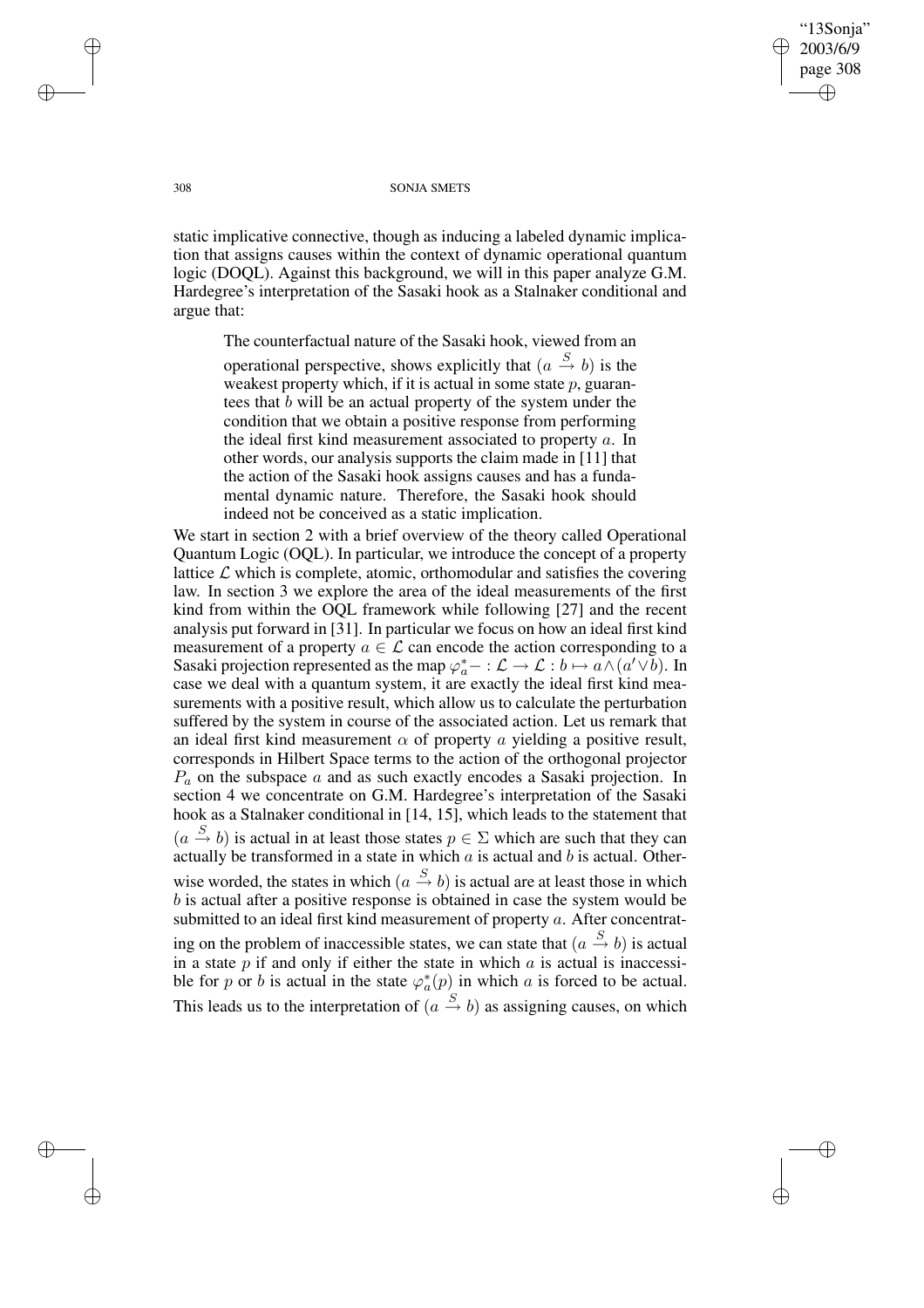we briefly comment in the final section. The causal assigning nature of the Sasaki hook has to be seen against the background of "the Sasaki adjunction as expressing a specific causal duality" [11].

## 2. *Operational Quantum Logic*

✐

✐

✐

✐

The idea of a logical calculus based on the relation between the properties of a physical system and the projections defined on a Hilbert space, can be traced back to J. von Neumann's [33], though a first profound analysis, in which one focuses on experimental propositions instead of properties, appeared in [5]. The latter is seen as the onset of quantum logic in which G. Birkhoff and J. von Neumann analyzed why the logic underlying the formalism of quantum theory is not classical. The main point being that the structure of the mathematical representatives for experimental propositions of a quantum system, corresponding to the projections on a Hilbert space (or isomorphically, to the closed subspaces), since the failure of distributivity forms an orthomodular lattice. We come back to the structure of an orthomodular lattice in detail below. Let us for now just mention that such an orthomodular lattice is an orthocomplemented lattice satisfying weak modularity, i.e.  $a, b \in \mathcal{L}$ ,  $a \leq b$  implies that  $b = a \vee (b \wedge a')$ , and not the by G. Birkhoff and J. von Neumann proposed stronger modular law. Besides the difference between classical and quantum structures we like to draw attention to another important point. As mentioned also in [12], the structure of "all" closed subspaces in a Hilbert space, closed under the logical conjunction, amounts to a complete orthomodular lattice and this has been a point of struggle for many quantum logicians. Indeed, considering a logical conjunction for every set of experimental propositions, has often been thought of as too strong a requirement since its physical meaning would be underdefined in some cases. This is based on the idea that, especially for quantum systems, not any two experimental propositions can really be tested at the same time. Because of such difficulties the quantum logic community abstracted more and more from Birkhoff and von Neumann's approach. We however believe that completeness should not be given up and follow the Geneva Approach in which one actually does stick close to Birkhoff and von Neumann's ideas. Roughly following the classifications in [17, 22] of different areas of work in quantum logic, the Geneva Approach is a so-called (physical) operational approach. Operational Quantum Logic (OQL), used here as another name for the Geneva Approach to the foundations of physics, originated with the work done in [1, 18, 19, 25, 27, 30] and corresponds to the theory of "Property Lattices". The underlying motive is to give a complete formal description of a physical system in terms of its actual and potential properties and a dual description in terms of its states. In the next paragraphs

✐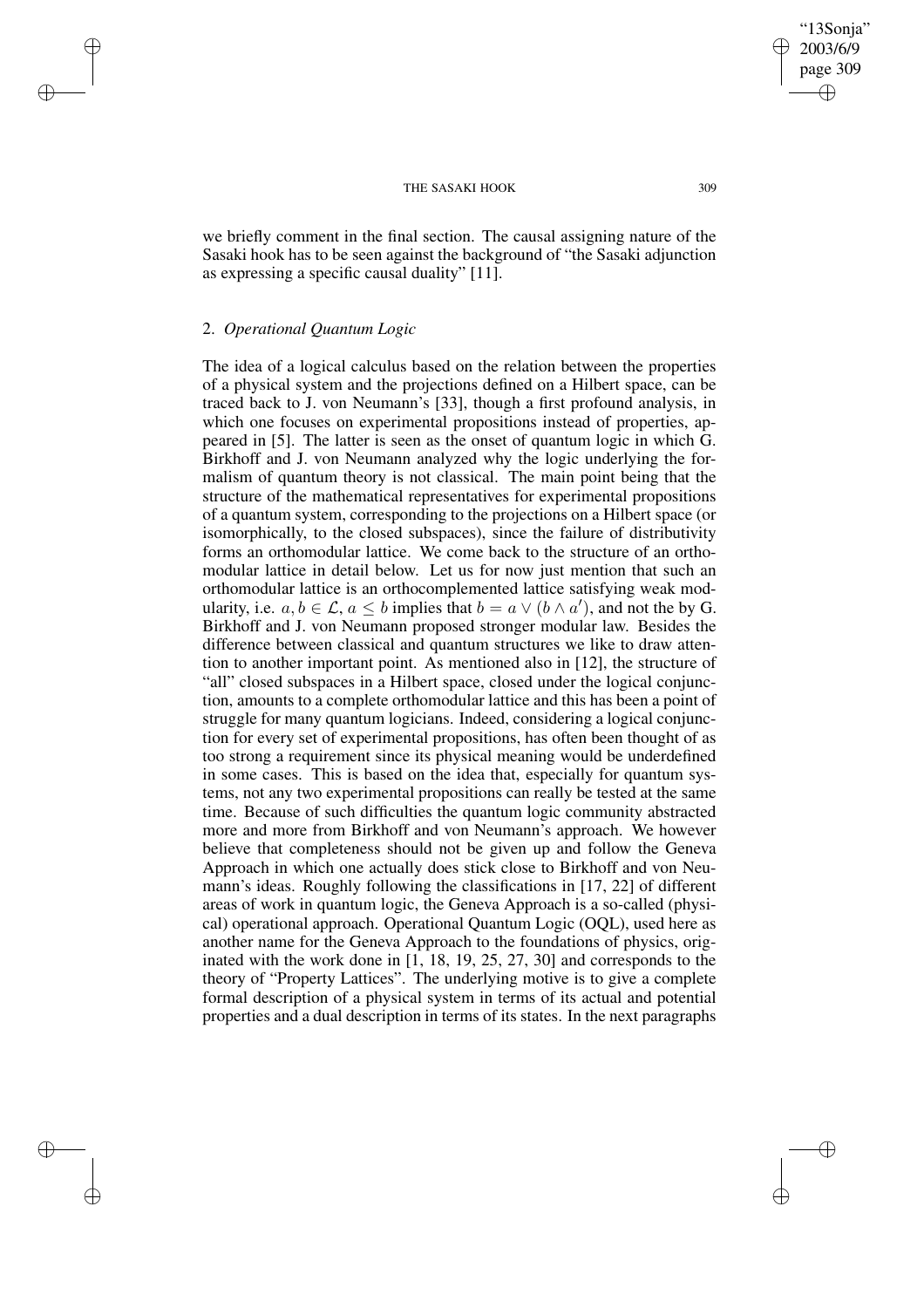✐

✐

#### 310 SONJA SMETS

we give a brief introduction to how this can be achieved, following the recent analysis of OQL in [7, 8, 23, 31].

The first notion we introduce is that of a "(yes-no) question" or "definite experimental project" as it more recently has been called in [23]. A yes-no question  $\alpha \in Q$  is an experimental procedure and can be thought of as a list of concrete actions which is accompanied by a rule that specifies in advance which outcome(s) count as a positive response. Of all the outcomes which do not yield the positive response "yes", we say that they yield the negative response "no". A question is called "true" for a particular physical system if it is sure that "yes" would obtain should we perform the experimental procedure, and is called "not true" otherwise. In case it is sure that "no" would obtain, then we also call the question "impossible". There is a "trivial question"  $I \in Q$  which always will yield a positive response no matter what you do with the system while the "absurd question"  $O \in Q$  always will yield a negative response. The product question  $\Pi_J \alpha_i$  consists of arbitrarily choosing one question from a given family of questions  $\alpha_i$  and performing it. The answer obtained from effectively performing the arbitrarily chosen question is the answer attributed to the product question. For a particular physical system,  $\Pi_J \alpha_i$  is true if and only if each  $\alpha \in \alpha_i$  is true. Finally we obtain the inverse question  $\alpha^{\sim}$  of a particular question  $\alpha$  by exchanging the responses "yes" and "no". The collection of possible questions which could be performed on a particular physical system is preordered in a natural way by means of the relation  $\prec \subseteq Q \times Q$  which expresses that every time when  $\alpha$  is true,  $\beta$  is true as well, i.e.  $\alpha \prec \beta$ . Here *I* is seen as the maximal element and O as the minimal element.

Next we consider the properties of a physical system, written as  $a, b, \ldots \in \mathcal{L}$ , construed as candidate elements of reality corresponding to the yes-no questions defined for a particular physical system. We say that there is a oneto-one correspondence between: 1) the property  $a \in \mathcal{L}$ , associated with the question  $\alpha$  and 2) the equivalence class of questions  $[\alpha]$  which is the collection of all questions  $\beta$  for which  $\alpha \prec \beta$  and  $\beta \prec \alpha$ . In other words, to each equivalence class of questions there "corresponds" a property and we use the notation  $\zeta(\alpha) = a$  to express that a is associated with  $\alpha \in [\alpha]$ . We call a property of a particular physical system "actual" if and only if the questions which test it are true and potential otherwise. The link between the actuality of properties and the truth of questions allows us to state that the preorder relation on questions induces a partial order relation on the set of all properties. In particular we write  $a \leq b$  if and only if  $\alpha \prec \beta$  with  $\zeta(\alpha) = a$  and  $\zeta(\beta) = b$ . Within OQL, one proves now that the set of all properties of a physical system is indeed a complete lattice (see for instance [30]). It is the product question which operationally ensures the existence of

✐

✐

✐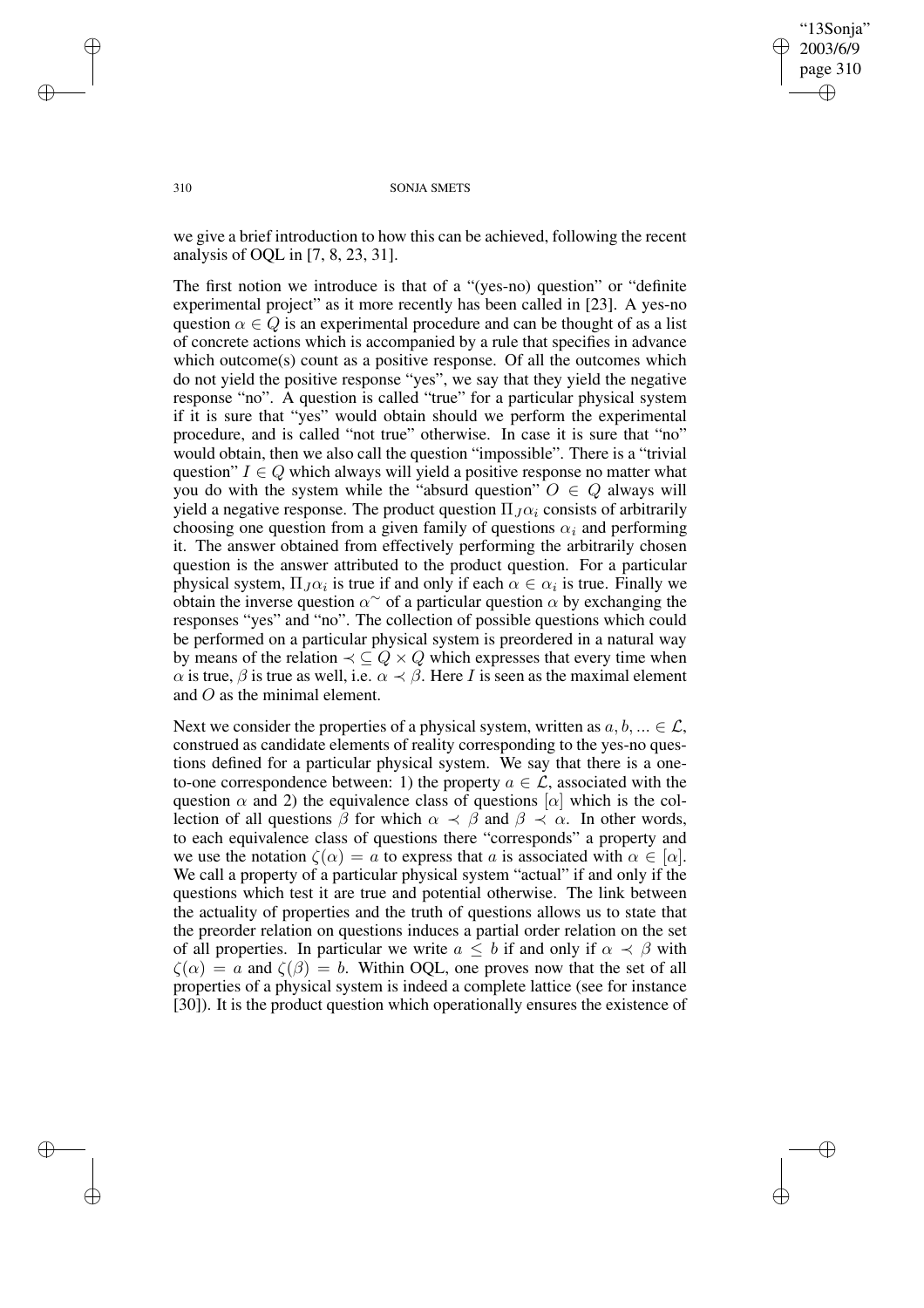✐

✐

✐

✐

"13Sonja" 2003/6/9 page 311

✐

✐

✐

✐

a greatest lower bound (meet) for any subset of properties:  $\wedge Ja_i = \zeta(\Pi_J \alpha_i)$ with  $\zeta(\alpha_i) = a_i$ , yielding as such a complete meet semilattice. Birkhoff's theorem then ensures that we also have the least upper bound of every subset of L in the following way:  $\vee_{J} a_i = \bigwedge \{b \in \mathcal{L} \mid \forall i \in J : a_i \leq b\}$ . Another important notion is that of the state of a particular physical system. States  $\mathcal{E}_1, \mathcal{E}_2, ... \in \Sigma$  are construed as abstract names which encode the possible singular realizations of the system. Within OQL, the actuality or potentiality of a property will depend on the state of the system. As such the state stands in a correspondence relation to the system's actual properties, which allows us to introduce the map  $S : \Sigma \to P(\mathcal{L}) : \mathcal{E} \mapsto S(\mathcal{E}) = \{a \in \mathcal{L} \mid$ a is actual in  $\mathcal{E}\$ . Under the assumption that  $\mathcal L$  is atomic, we represent states by atoms of L, i.e. a state E can be represented by  $p_{\mathcal{E}} = \wedge_{a \in S(\mathcal{E})} a$ which is the strongest property in  $\mathcal L$  that is actual in the state  $\mathcal E$ . We are then  $\bigvee \{p \leq a \mid p \text{ is an atom}\}$  (see theorem 1 in [23]). On the set of all possible allowed to call L atomistic, meaning that every  $a \in \mathcal{L}$  can be written as states of a particular physical system we introduce an orthogonality relation  $\perp \subseteq \Sigma \times \Sigma$ , which is symmetric and antireflexive as follows:  $\mathcal{E}_1 \perp \mathcal{E}_2$  if and only if there is an  $\alpha$  which is true for  $\mathcal{E}_1$  and impossible for  $\mathcal{E}_2$ . Note that  $\alpha$  is true for  $\mathcal{E}_1$  in case  $a = \zeta(\alpha) \in S(\mathcal{E})$ . Within OQL one then introduces the axiom stating that for every given state  $\mathcal E$  there exists at least one question which is true in a possible state if and only if that state is orthogonal to  $\mathcal E$ . This axiom and the link between states and properties allows us formally to explain that properties have "opposite" properties. And when we postulate that each property is the opposite of another one, we equip  $\mathcal L$ with an orthocomplementation, i.e. a surjective map ':  $\mathcal{L} \rightarrow \mathcal{L}$  for which  $a \leq b \Rightarrow b' \leq a', a \wedge a' = 0, a \vee a' = 1$  and  $a'' = a$ . Coming back to the above announced state-property dual description of a physical system, we indeed see such a parallelism once we associate with each property  $\alpha$  the set of states  $\mu(a)$  in which it is actual and to each state the set  $S(\mathcal{E})$  of its actual properties. Note that  $\mu : \mathcal{L} \to P(\Sigma) : a \mapsto \mu(a) = \{ \mathcal{E} \in \Sigma \mid a \in S(\mathcal{E}) \}.$ If a system satisfies the mentioned axioms, the application of  $\mu$ , i.e. the so called Cartan map, determines an isomorphism between  $\mathcal L$  and  $(\Sigma, \bot)$  which is the lattice of biorthogonally closed subsets of  $\Sigma$  [30].

Within OQL we can now describe both classical and quantum systems. A system is considered as classical if for every property  $a \in \mathcal{L}$ , there is at least one  $\alpha$  such that  $a = \zeta(\alpha)$  and which gives a result (yes or no) that is certain *a priori* from the moment on that the system is realized in a specific state [30]. For a classical system a yes-no question or its inverse is true in every possible state of the system while for a pure quantum system this is only the case for I and O. For the latter kind, C. Piron proved in  $[25]$  that a property lattice which is complete, atomic, orthocomplemented and additionally weak modular, which satisfies the covering law and some additional properties —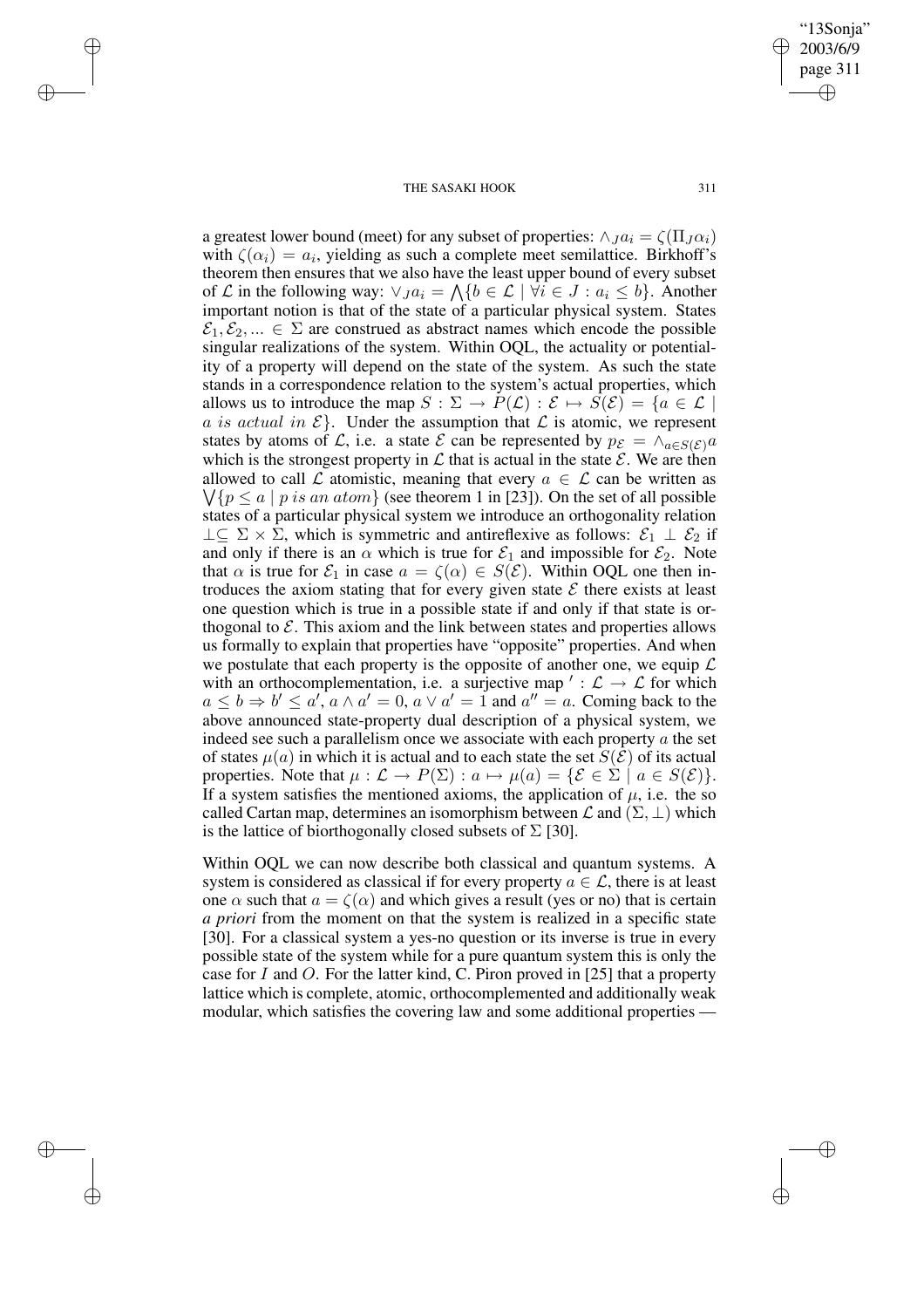'13Sonia" 2003/6/9 page 312 ✐ ✐

✐

✐

312 SONJA SMETS

i.e. the lattice should also be irreducible and of a sufficient dimension can be represented in the form of the lattice of closed linear subspaces of a generalized Hilbert space. There is a quantum axiom involved here which is the following, (see for instance [2, 27]),

Suppose  $\mathcal L$  is a complete and orthocomplemented lattice, then: (1)  $\mathcal L$  is weak modular iff for  $a, b \in \mathcal L$  and  $a \leq b$  we have  $\phi = a \vee (b \wedge a')$ 

(2)  $\mathcal L$  satisfies the covering law iff for  $\mathcal L$  atomic (which means that for every  $a \in \mathcal{L}$  there exists an atom p of  $\mathcal{L}$  such that  $p \leq a$ ) and  $a, x \in \mathcal{L}$  and p is an atom of  $\mathcal{L}$  whenever we have  $a \wedge p = 0$  and  $a \leq x \leq (a \vee p)$  then holds:  $x = a$  or  $x = a \vee p$ .

This *quantum axiom* as we call it, has a very mathematical nature according to D. Aerts in [1] and captures the reason why it is problematic to describe separated systems by means of a quantum theory. Notice that the property lattice which is weak modular and orthocomplemented has been called *orthomodular*.

## 3. *Ideal Measurements of the First Kind*

Before we dealt with properties being actual or potential regardless of whether or not the associated questions — definite experimental projects — were actually going to be performed. In this section we will introduce some special kinds of questions which allow us to deal with properties being actual or potential — after these questions have been performed in reality. When we intend to perform an arbitrary question in reality, we can *in general* only say of the properties that the system had before we performed the question, that a negative response *proves* the tested property was not actual beforehand, while a positive response does not prove anything. In the latter case the property may or may not have been actual before the question was performed. It is also a fact that when we do perform questions, we may disturb or even destroy the given physical system. For this reason we concentrate on the notion of a *measurement of the first kind* as introduced by W. Pauli in [24]:

"The method of measurement ... has the property that a repetition of measurement gives the same value for the quantity measured as in the first measurement. In other words, if the *result* of using the measuring apparatus is not known, but only the fact of its use is known ..., the probability that the quantity measured has a certain value is the same, both before and

✐

✐

✐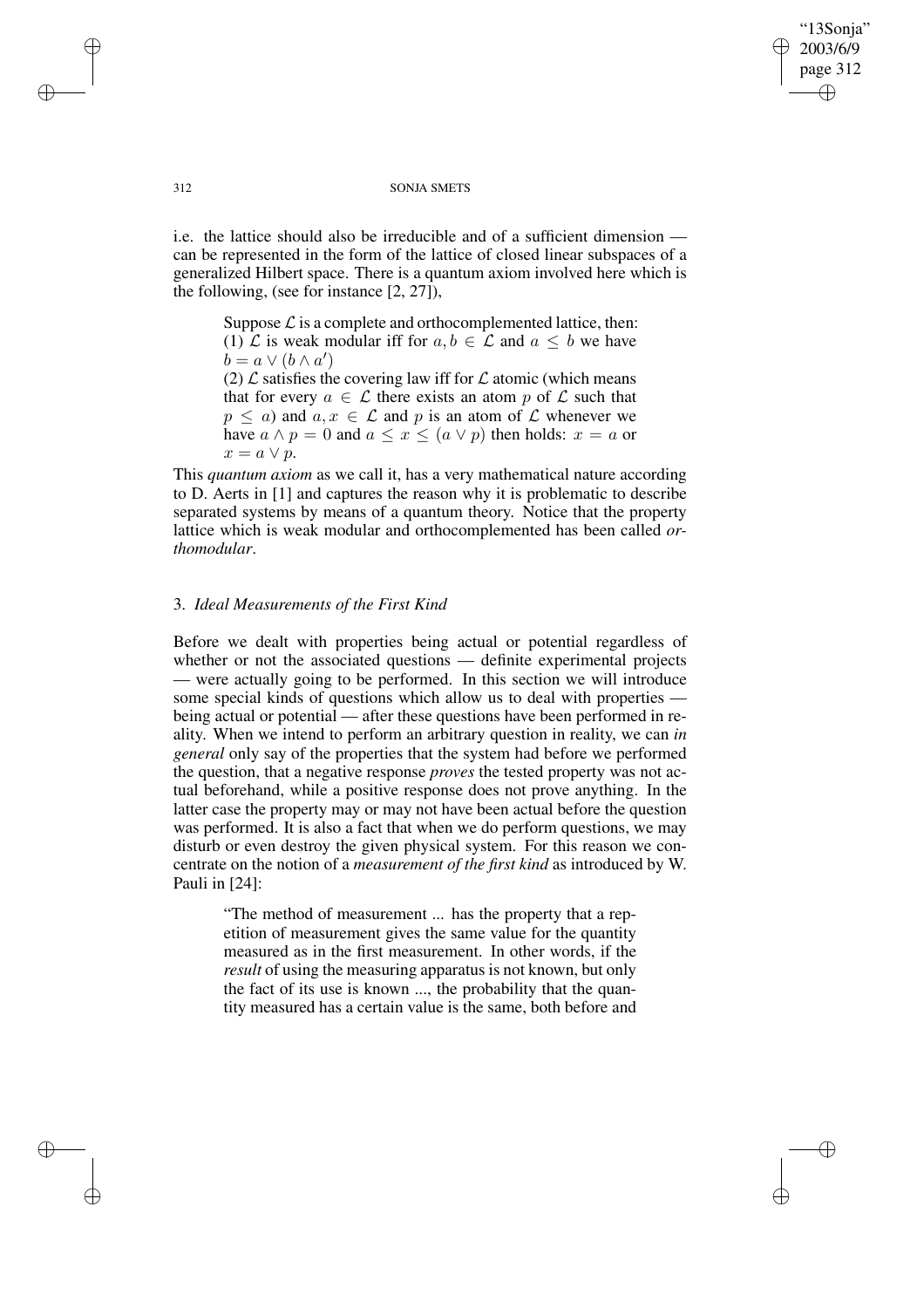✐

✐

✐

✐

after the measurement. We shall call such measurements the *measurements of the first kind*." (p. 75)

Clearly such a measurement does not destroy the system and if one carries out the measurement a second time, one obtains the same result [27]. Following now the definition of a first kind measurement as given in [27] (our insertion of brackets):

"A question  $\beta$  is called a measurement of the first kind if, every time the answer is "yes", one can state that the proposition [property] b defined by  $\beta$  is true [actual] immediately after the measurement." (p. 68)

In other words, a question  $\beta$  is a measurement of the first kind if "yes" implies the actuality of the property  $b = \zeta(\beta)$  associated with the measurement. We call this question  $\beta$  true and b actual if b remains actual and  $\beta$  remains true should we repeatedly perform the associated experimental procedure. Our analysis shows that in case we perform such a measurement, and the positive response obtains, then this is a measurement which;

1) did not destroy or severely damage the physical system, and

2) did not alter the resulting property in case this property was already actual before we performed the experiment

Here 1) states that in order to be able to obtain an actual property afterwards, the system should be somehow preserved, while 2) expresses that if the question  $\beta$  is a measurement of the first kind and if  $\beta$  is true before we perform the experimental project, obviously the answer "yes" will obtain when we perform the experiment. Since in this case,  $b = \zeta(\beta)$  was actual before the performance of the experiment, and if the answer "yes" obtains, it is still actual immediately afterwards while the question  $\beta$  is true immediately afterwards.

It should be noted that only when we obtain a positive response for such a measurement, it makes sense to characterize it as first kind. When we perform such a measurement which gives a negative response, there are two possible scenario's. First we are dealing with a situation in which we severely damaged the physical system, this can lead to the case of a so called filter.<sup>1</sup> Second, we are dealing with a situation in which repeating the measurement will not with certainty give the same result, i.e. under the assumption

 $<sup>1</sup>$  Filters are experiments which preserve the system every time a certain response is ob-</sup> tained, but which destroy the system otherwise, see [27].

'13Sonia" 2003/6/9 page 313

✐

✐

✐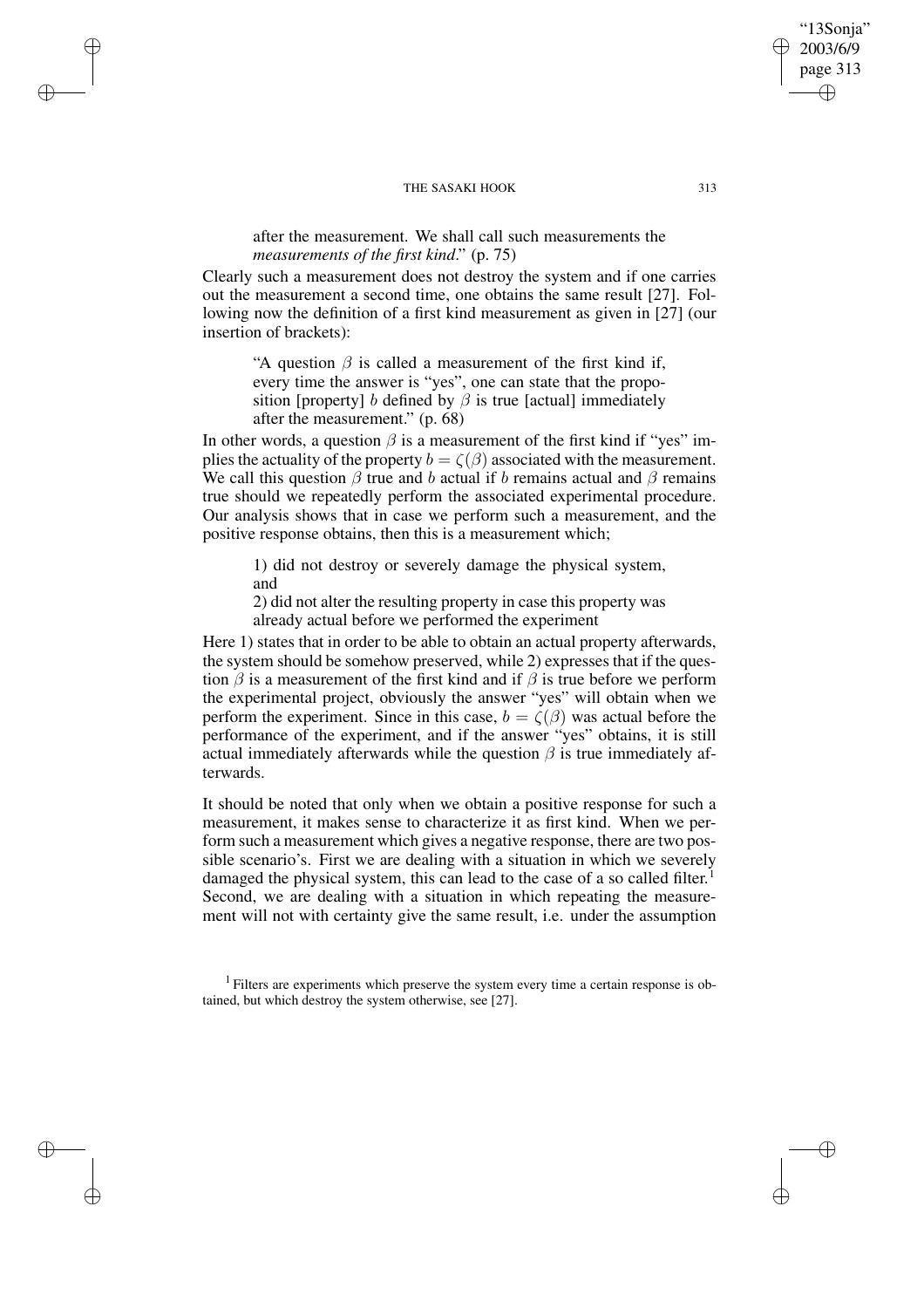"13Sonja" 2003/6/9 page 314 ✐ ✐

✐

✐

314 SONJA SMETS

that this measurement is not impossible in a stable manner after its performances since that could lead us to the case of a perfect measurement.<sup>2</sup> The first scenario gave rise in [31] to the statement that a measurement  $\beta$ , of the first kind, is only a non-demolition experiment with certainty in the case of a positive response. The second scenario points out that a non-demolition measurement with a negative response gives us some information about the associated property before the measurement was performed. This being the case, this situation can been linked to the notion of *a measurement of the second kind*, following W. Pauli in [24]:

"On the other hand it can also happen that the system is changed but in a controllable fashion by the measurement even when, in the state before the measurement, the quantity measured had with certainty a definite value. In this method, the result of a repeated measurement is not the same as that of the first measurement. But still it may be that from the result of this measurement, an unambiguous conclusion can be drawn regarding the quantity being measured for the concerned system before the measurement. Such measurements, we call the *measurements of the second kind*." (p. 75)

Measurements of the first kind with a positive response, cannot guarantee that the system has not altered during the course of action. Some potential properties might have become actual and vice versa. So we wish to focus on measurements which are such that they perturb the system as little as possible. In this sense we will consider measurements which leave actual properties as much as possible intact when they are compatible<sup>3</sup> with the property associated with the measurement. This means immediately that measurements which are associated with compatible properties but which cannot be performed together without severely disturbing each other's result — for an example of this kind of situation we refer to [1, p. 39] — will not count as the candidate measurements we have in mind. Still it will be possible that a system is changed when the properties that are actual in the initial state of the system are not compatible with the property associated with the experiment we want to perform (see also [28]). Besides this natural cause of a system's change due to incompatibilities, there is still another possible

✐

✐

✐

 $2\alpha$  is called a perfect measurement if both  $\alpha$  and  $\alpha^{\sim}$  are ideal measurements of the first kind [27] — see below for the introduction of the notion of an "ideal first kind measurement".

 $3$  We work with the notion of "compatibility" in the sense of C. Piron. This means that for  $A = \{a, b\} \subset \mathcal{L}$ , where  $\mathcal{L}$  is at least an orthocomplemented property lattice, we call a and b compatible if the sub-ortholattice generated by  $\overline{A}$  is distributive.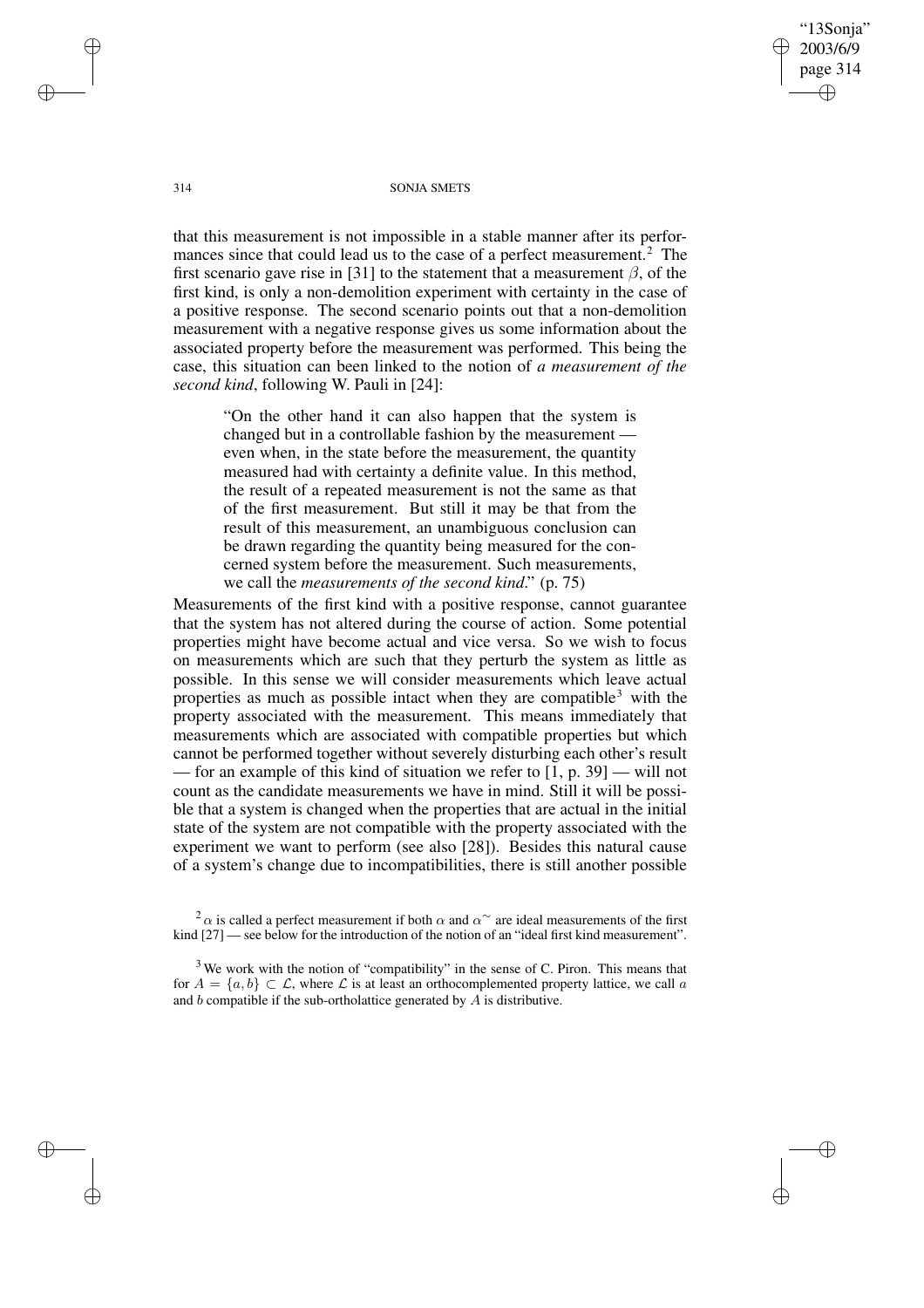✐

✐

✐

✐

cause. A system can also be perturbed due to imperfections of the measuring apparatus. One could indeed calculate the exact influence of a particular measuring apparatus on the physical system, but in order to allow a more general description independent of any particular apparatus, we need to idealize the situation so that the system is indeed as little perturbed as possible. In an ideal case we presume that the apparatus itself does not have those imperfections which lead to perturbations and so we *demand* that *all* initial actual properties compatible with the property associated with the measurement remain actual after a positive response is obtained. Note that in real life such an ideal case is only reachable by approximation. Let us now introduce the formal definition of an *ideal measurement*, found in [27] (our insertion of brackets):

"A question  $\beta$  is said to be ideal if every proposition [property], compatible with the proposition [property] b defined by  $\beta$ , which is true [actual] beforehand is again true [actual] afterwards when the response of the system is "yes"." (p. 68)

If we perform an ideal measurement  $\beta$  and obtain a positive response, then we are dealing with a measurement which;

1) did not destroy or severely damage the physical system

2) did not alter  $\zeta(\beta) = b$  nor its compatible actual properties

in case  $\beta$  was true before we performed it.

3) did not alter the actual properties, compatible with  $\zeta(\beta)$  =

b, in case  $\beta$  was not true before we performed it.

Consider the case in which we perform an ideal measurement  $\beta$  and we do not obtain a positive response. This implies that we either destroyed or severely damaged the physical system; or that we did not but that  $\beta$  cannot have been true beforehand.

Let us recapitulate: if  $\beta$  is ideal and the result is "yes", we know that the state afterwards consists of actual properties among which we find those properties which are compatible with  $\zeta(\beta) = b$  and that were actual in the state before we performed  $\beta$ . In other words, all questions attached to the system which, when performed together with that ideal measurement, were true beforehand, remain true afterwards. If on top of this, the property associated with the ideal measurement was already actual before, we know that the initial state is not perturbed at all by the performance of that measurement [27]. Note that by means of the compatibility-claim of an ideal measurement we indeed maximally limited the perturbation of the system as much as it lies in our power to do so in case of a positive response.

We will now combine both the above given definitions in the following sense,

'13Sonia" 2003/6/9 page 315

✐

✐

✐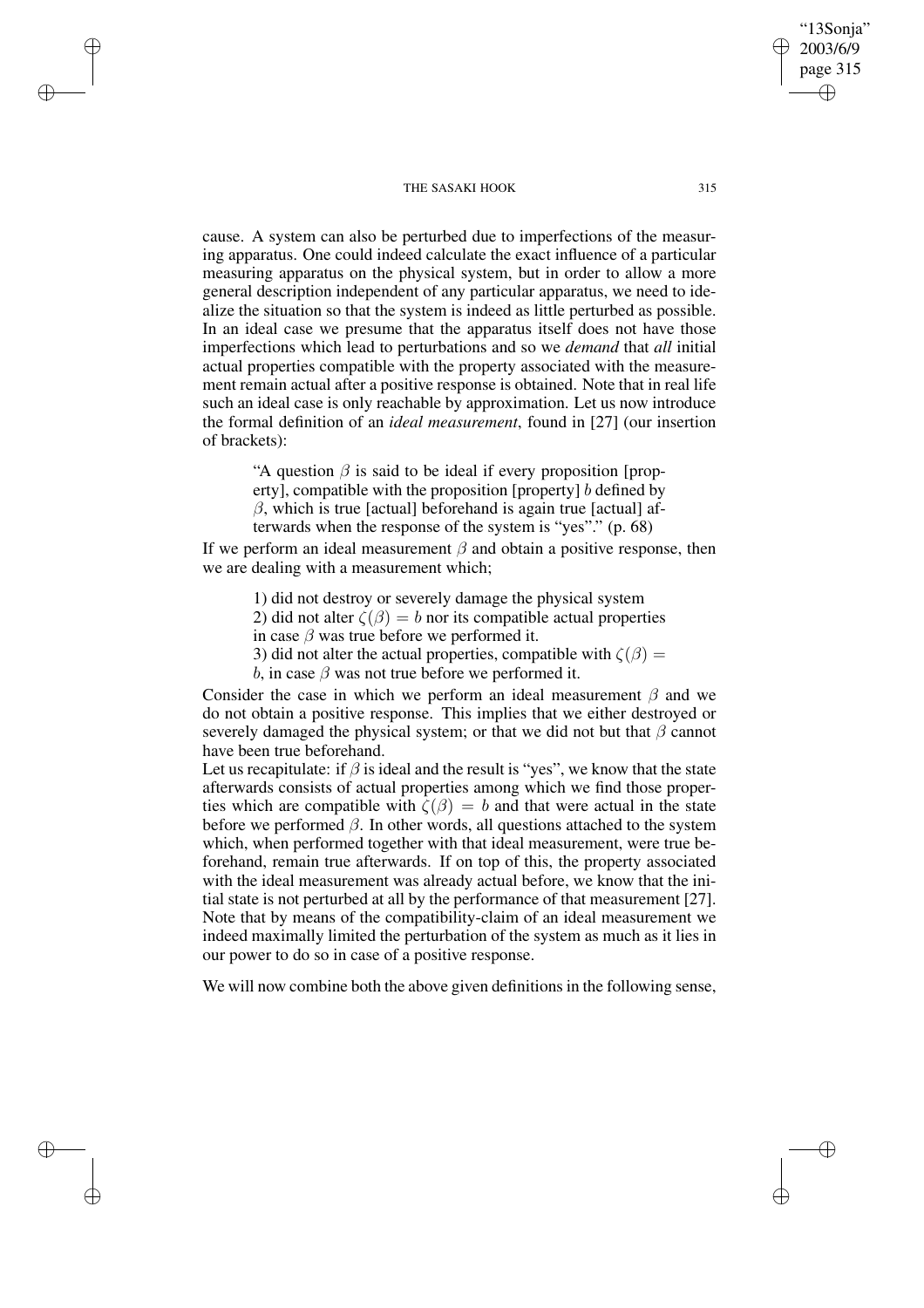#### 316 SONJA SMETS

"13Sonja" 2003/6/9 page 316

✐

✐

✐

✐

An ideal measurement of the first kind of a property a is a question  $\alpha$  which satisfies the following three conditions [23, 30]:

(i)  $a = \zeta(\alpha)$  and  $a' = \zeta(\alpha^{\sim})$ 

(ii) if the positive response is obtained then  $\alpha$  is actual immediately after the measurement;

(iii) if the positive response is obtained then the perturbation suffered by the system is minimal.

In the case of a classical system, an ideal measurement of the first kind is a classical question which does not change the system, at least when the response is positive [30]. In the case of a quantum system, in general, the ideal measurement of the first kind perturbs the system [29]. This is due to the possibility of incompatible properties. Now, *in general* if a property which is being measured is not compatible with every property actual in the initial state, then the result of the measurement is impossible to predict exactly, but when we deal with an ideal first kind measurement the final state is determined immediately after the measurement if the response is "yes" [26]. More precisely, in the case we deal with a non-classical system, an ideal measurement of the first kind with a positive response, allows us to calculate the perturbation suffered by the system in the course of action [27]. This is exactly what the following theorem, proved in [27], is about (our insertion of brackets):

"If a question  $\beta$  is an ideal measurement of the first kind and if the answer is "yes", then the state of the system immediately after the experiment is [represented by]  $(p \vee b') \wedge b$ , where p is [represents] the state before, and  $b$  is the proposition [property] defined by  $\beta$ ." (p. 68)

If we suppose that  $b$  — the property associated with the ideal and first kind measurement  $\beta$  — was already actual in the initial state, then the initial state will not have been changed by performing  $\beta$  because:  $b \wedge (p \vee b') = p$  iff  $p \leq b$  (see [27, p. 69]). Obviously, when p represents the initial state, and  $p \leq b$  then  $p \leq (p \vee b) \wedge (p \vee b')$  implies  $p \leq b \wedge (p \vee b')$ , and because  $\overline{b} \wedge (p \vee b')$  is an atom (due to the covering law) it is equal to p.

In case b' was actual before we perform an ideal, first kind measurement  $\beta$ , we know that  $\beta$  cannot give a positive response, because if it did,  $b = \zeta(\beta)$ as well as  $b'$  would be actual afterwards which is factual impossible. Remark that for an orthomodular lattice  $\mathcal L$  an arbitrary property and its orthocomplement are necessarily compatible. Henceforth this comes down to the statement  $(p \lor b') \land b = 0$  iff  $p \leq b'$ , proved in [27, p. 69, 70].

✐

✐

✐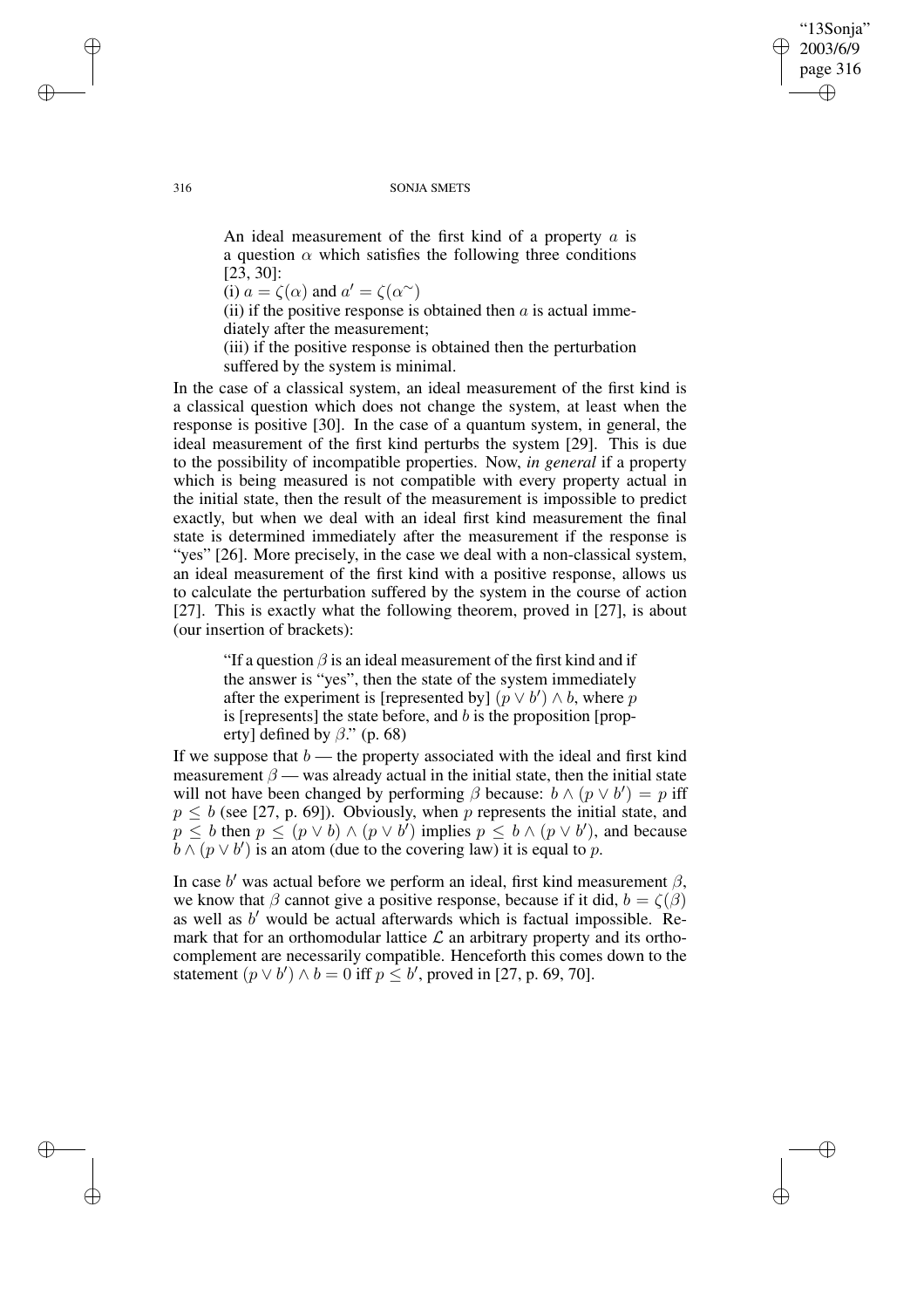The change of state which takes place due to an ideal measurement of the first kind  $\beta$  with a positive response, can be seen as the map  $\varphi_h^*$  $_b^*$  from the initial state into the final state:  $p \mapsto (p \vee b') \wedge b$ . Analyzing the final state we see immediately that  $b = \zeta(\beta)$  is actual *and* that the initial state has been weakened since  $p \vee b'$  is actual afterwards. This weakening of the initial state is due to the (smallest possible) perturbation of the system and counts as a loss of information. With Piron's work in mind, take for instance the lattice of closed subspaces  $\mathcal{L}(H)$  of a Hilbert space, ordered by inclusion, as an example of a pure quantum property lattice. We can now say with [27] that it are exactly the projectors such as  $P_b$ , which orthogonally project the vectors of H onto the subspace b, which induce the maps such as  $\varphi_h^*$ b for quantum systems. Indeed, in [27] the map  $\varphi_h^*$  $\frac{k}{b}$  is proven to have all the formal properties of a projector. Furthermore,  $\varphi_h^*$  $\phi_b^*(p) = (p \vee b') \wedge b$  is a *Sasaki projection*.

In the next section we use this link between the Sasaki projection and ideal first kind measurements to shed more light on the operational interpretation of the Sasaki hook as a Stalnaker conditional initiated by G.M. Hardegree.

## 4. *The Counterfactual Nature of the Sasaki Hook*

✐

✐

✐

✐

As mentioned in the introduction, given an orthomodular lattice, the Sasaki hook as a connective satisfies the strengthened law of entailment, but still in general does not come close enough to what one from an "implication" would expect. Besides the problems with a deduction theorem, in [14, 15] it is shown that the Sasaki hook — similar as the counterfactual or subjunctive conditional — in the non-boolean orthomodular case falls short of certain laws namely strong transitivity  $(a \stackrel{S}{\to} b) \wedge (b \stackrel{S}{\to} c) \leq (a \stackrel{S}{\to} c)$ , weakening  $(b \stackrel{S}{\rightarrow} c) \le ((a \wedge b) \stackrel{S}{\rightarrow} c)$  and contraposition  $(a \stackrel{S}{\rightarrow} b) = (b' \stackrel{S}{\rightarrow} a')$ .<sup>4</sup> As such Hardegree tried to give an interpretation of the Sasaki hook in terms of a Stalnaker conditional. In a way this is quite interesting for us since he links this interpretation to OQL, [15]:

"I now wish to argue that this interpretation is not a mere formal exercise, but is in fact intimately related to the usual

<sup>4</sup> The failure in strong transitivity and contraposition of the Sasaki hook is pointed out explicitly by means of an example of a non-boolean orthomodular lattice in [16]. Due to the fact that weakening  $(b \stackrel{S}{\to} c) \le ((a \wedge b) \stackrel{S}{\to} c)$  can be obtained from strong transitivity  $(a \stackrel{S}{\rightarrow} b) \wedge (b \stackrel{S}{\rightarrow} c) \leq (a \stackrel{S}{\rightarrow} c)$  by exchanging the a for  $a \wedge b$ , in Herman, Marsden and Piziak's example also weakening fails for the Sasaki hook.

"13Sonja" 2003/6/9 page 317

✐

✐

✐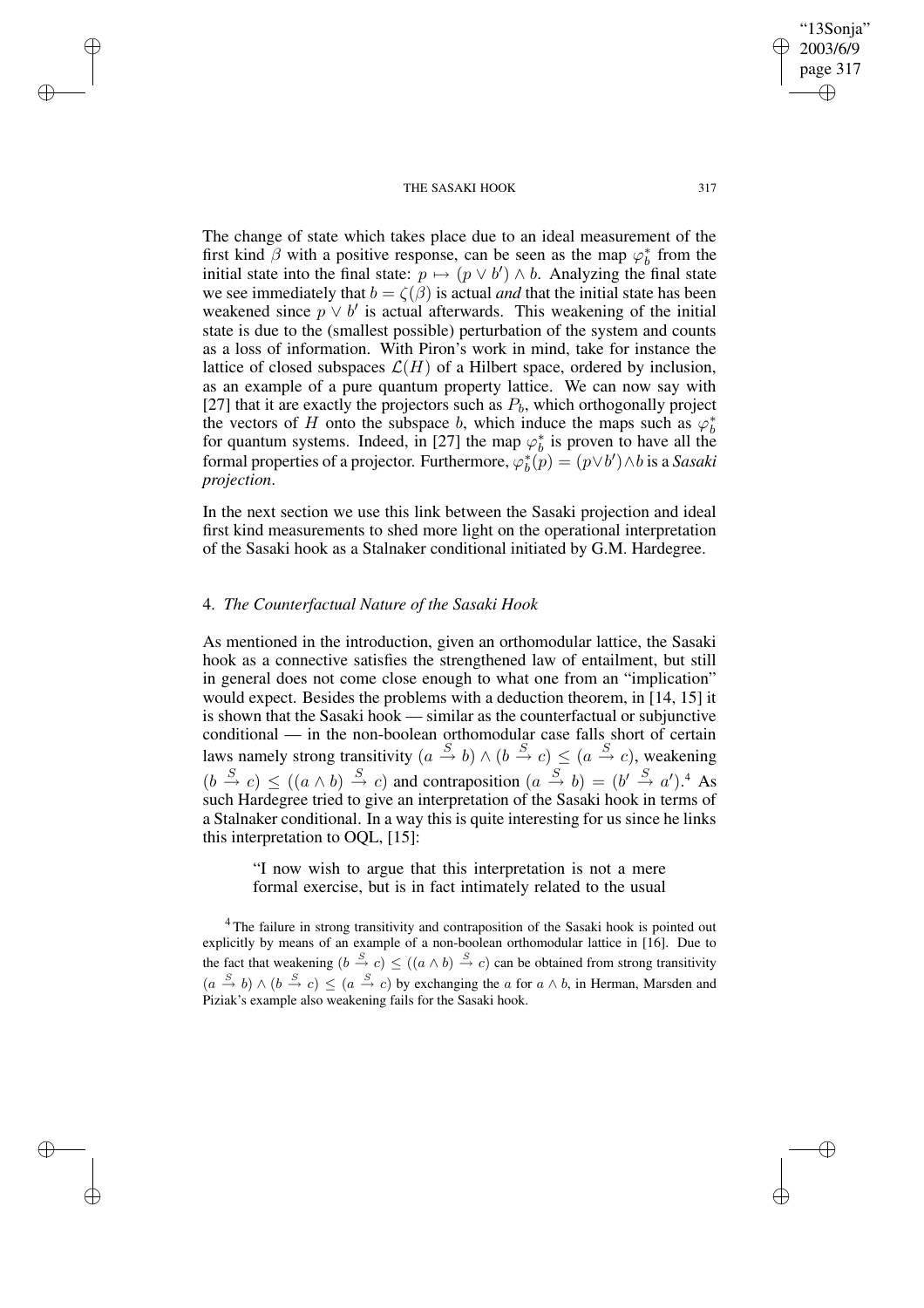"13Sonja" 2003/6/9 page 318 ✐ ✐

✐

✐

318 SONJA SMETS

operational characterization of quantum propositions in terms of binary (yes-no) experiments." (p. 72)

His main point in [14] is built up by means of his notion of a filter, where an  $a$ -filter is to be interpreted as a yes-no question which gives a positive result in case the system possesses the property  $a$  or, as Hardegree puts it, in case the system passes the a-filter. These filters are used to express the conditional property  $c(a, b)$  as follows:

"If s *were* to pass the a-filter, *would* it then (with certainty) pass the b-filter? A system s in state  $\mathcal E$  for which the answer to this question is affirmative is said to have property  $c(a, b)$ ,  $\ldots$ " (p. 416)<sup>5</sup>

As such he can now give a counterfactual interpretation to  $(a \stackrel{S}{\rightarrow} b)$  by means of the conditional property  $c(a, b)$ , [14]:

"Thus if (and only if) a system s is in state  $\mathcal{E}$ , which satisfies

 $(a \stackrel{S}{\rightarrow} b)$ , then s has property  $c(a, b)$  to the effect that if s were to pass an  $a$ -filter, then it would also pass a  $b$ -filter. Whether a given system has this property usually depends on its state;..." (p. 416)

And we go further with, [15]:

"In certain well specified circumstances, however, s will have property  $c(a, b)$  regardless of its state. This is to say that no matter what initial state  $s$  is prepared in, if  $s$  passes an  $a$ filter, it is certain to pass any immediately subsequent b-filter. This corresponds to the customary operational characterization of the *relation* of implication among binary experiments pertaining to system  $s$ ; ..." (p. 74)

We will investigate exactly what these quotes mean in the context of OQL. Remark first that when we focus on state transitions we have to take into account that one state can only be transformed into another one when the latter is accessible (not orthogonal) to it. However if we look at  $(a \stackrel{S}{\rightarrow} b)$ we can run into problems with such an accessibility criterion. Indeed,  $(a \stackrel{S}{\rightarrow} b)$ b) is valid in at least those states  $\mathcal{E}_i$  which are such that they can actually be transformed in a state in which  $a$  is actual and  $b$  is actual. Otherwise worded, the states in which  $(a \stackrel{S}{\rightarrow} b)$  is actual are at least those in which b is actual after a positive response is obtained in case the system would be

<sup>5</sup> Note that we slightly changed Hardegree's notations for properties so that it fits with our symbolism.

✐

✐

✐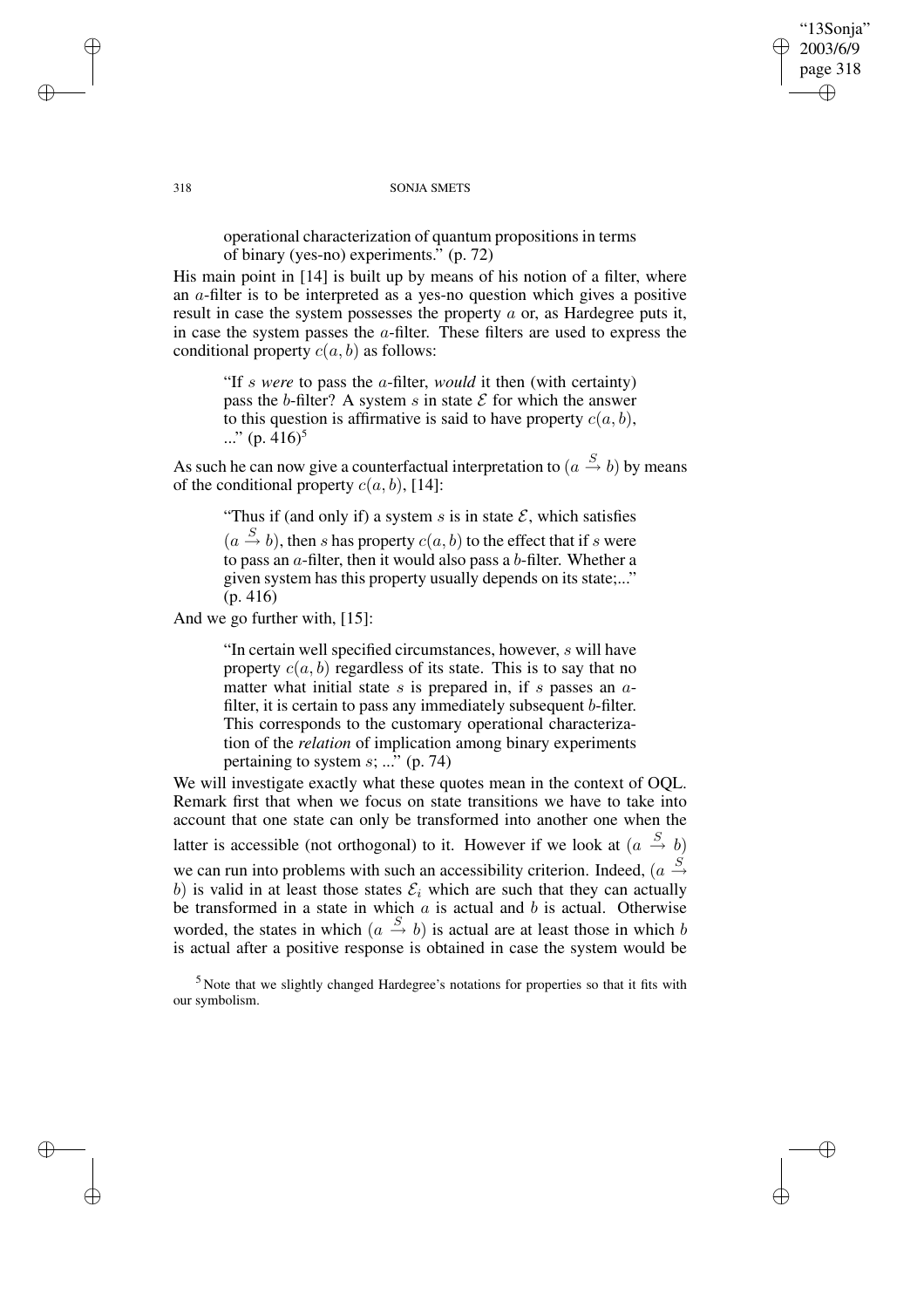✐

✐

✐

✐

submitted to an ideal first kind measurement  $\alpha$  with  $\zeta(\alpha) = a$ . Our idea of linking Hardegree's interpretation to the above explained notion of an ideal first kind measurement, came from the use of the words "minimally different" by Hardegree in the following,  $[15]$ :<sup>6</sup>

"The basic intuition is fairly clear: in deciding the truth of a counterfactual conditional  $(A > B)$  in a given situation x, we consider (envisage) a particular situation  $y$  which makes A true and which is in some relevant sense *minimally different* from x. The conditional  $(A > B)$  is then true in situation x exactly if B is true in situation y." (p. 68)<sup>7</sup>

Against the background of the strengthened law of entailment, we see that  $(a \stackrel{S}{\rightarrow} b)$  is valid, i.e. always actual, in every possible state of the system when  $a \leq b$ . In other words, when  $a \leq b$  then  $\mu(a \stackrel{S}{\to} b) = \Sigma$  and this is exactly the case Hardegree refers to when he says that "in certain circumstances, s will have property  $c(a, b)$  regardless of its state". This however leads to a small problem when, given  $p_{\mathcal{E}} \le a \le b$ ,  $\mathcal{E}$  is not accessible to every other state of the system. Unless we solve this problem, it renders the given operational interpretation of  $(a \stackrel{S}{\rightarrow} b)$  inadequate. Of course the problem of inaccessible states can also occur when  $a \not\leq b$ . Note that in the latter case it can still be so that  $(a \stackrel{S}{\rightarrow} b)$  is actual in certain states though in general this will not be so in all possible states of a system. Let us now concentrate on solving the problem of inaccessible states. Take the example of  $(a \stackrel{S}{\rightarrow} b)$  in a complete orthomodular lattice, the system will not give a positive response to an ideal first kind measurement of  $\alpha$  with  $\zeta(\alpha) = a$  if  $\alpha'$  is actual in the initial state and, as we saw above, the state afterwards will then formally be  $(p \lor a') \land a = 0$ . But since it can well be that  $\mu(a') \subseteq \mu(a \stackrel{S}{\to} b)$ , Hardegree defines for the consistency of his counterfactual interpretation of the Sasaki hook an absurd world (state) 0. He then treats the absurd world as the nearest world in which sentence  $A$  is true if and only if there are no worlds accessible in which sentence A is true. Following his definition in [14]:

 $6$  For the role played by yes-no experiments in the interpretation of the Sasaki hook as a counterfactual, see also [4].

<sup>7</sup> Note that Hardegree works here with the algebra of subsets of a state space, where  $x$ and  $y$  denote states or worlds and  $A$  and  $B$  denote elementary sentences. An elementary sentence has the form "magnitude ... has value in (Borel set) ...".  $(A > B)$  denotes the so-called Stalnaker conditional which is: "the sentence — provided it exists — which is true at any state x exactly if B is true at the nearest A-state to  $\bar{x}$ ." [15, p. 68].

"13Sonja" 2003/6/9 page 319

✐

✐

✐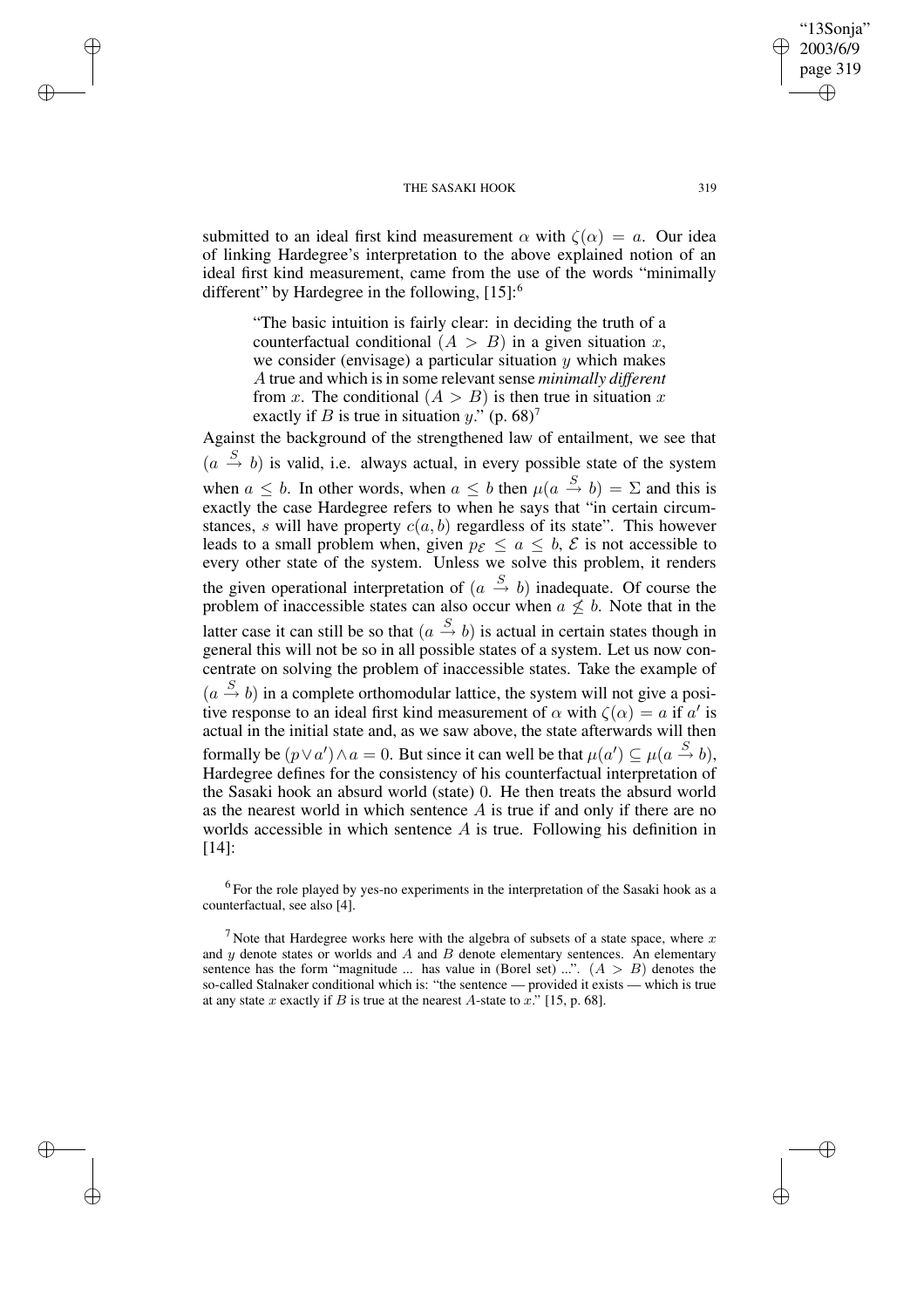"13Sonja" 2003/6/9 page 320 ✐ ✐

✐

✐

#### 320 SONJA SMETS

"We also define the *absurd world* 0 to be the world which satisfies every sentence, including contradictions." (p. 413)

Indeed if we see 0 as an absurd state in Hardegree's sense, we have found a way to avoid the problem which may arise due to inaccessible states. And as a consequence we can say that for a complete orthomodular lattice: if  $a'$ is actual in the initial state p, then  $(a \stackrel{S}{\rightarrow} -)$  is actual in p, or more generally, [15]:

"As an immediate consequence of these considerations, if a sentence  $A$  is impossible relative to  $x$ , then  $x$  satisfies every conditional of the form  $(A > B)$ . A *fortiori*, if A is contravalid (true nowhere except 0), then every conditional of the form  $(A > B)$  is valid (true everywhere)." (p. 69)

Furthermore, Hardegree gave the formal analysis in the lattice of closed subspaces of a Hilbert space of what it means for  $(a \stackrel{S}{\rightarrow} b)$  to be valid in a state  $\vec{\mathcal{E}}$  [14, 15]. While we will avoid the technicalities, we follow [12] in the interpretation of  $\mathcal{E} \models (a \stackrel{S}{\rightarrow} b)$ :

 $(a \stackrel{S}{\rightarrow} b)$  is actual (true) in a state  $\mathcal E$  iff either a is impossible for  $\mathcal E$  or b is actual in the state into which  $\mathcal E$  can been transformed after performing a positive a-question, and which verifies a.

Where the notion of "*a* is impossible for  $\mathcal{E}$ " may here be interpreted as: the state in which  $\alpha$  is actual is inaccessible for  $\mathcal{E}$ .

In case the system is classical, an ideal first kind measurement which gives a positive response does not change the system. This has been mentioned above and now points to the fact that in such a "static" case, the Sasaki hook reduces itself into a material implication. This however is not surprising. Indeed, it has been stated in [12] that all five "candidates" for an implication within quantum logic which satisfy the strengthened law of entailment, under which we find the Sasaki hook, are equal to a material implication if and only if the lattice is boolean. The Sasaki hook is in this respect even more special than the others since it approaches the material implication of classical logic more closely. Indeed, it also satisfies a weaker condition namely,  $a \wedge x \leq b \Leftrightarrow x \leq (a \stackrel{S}{\rightarrow} b)$  if a and b are compatible. This condition is called the weak import-export condition in [12] and has been written as:  $(a \stackrel{S}{\rightarrow} b) = a' \vee b$  if  $a \leftrightarrow b$  in [15] where it is called the *locally boolean*condition. Concerning our analysis of the Sasaki hook within OQL, this is as far as we can go. Within the framework of Dynamic OQL (see for instance

✐

✐

✐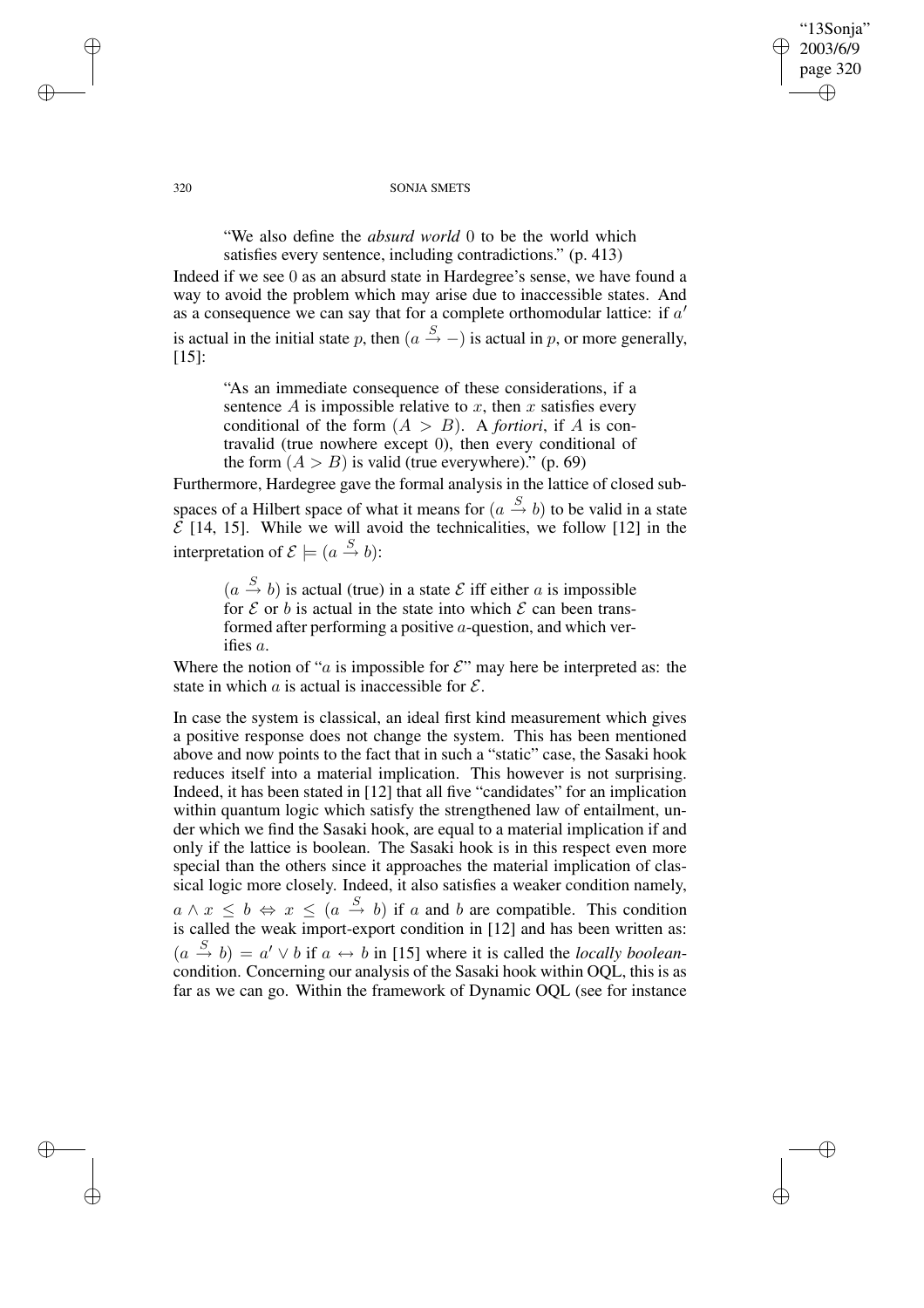[9, 31]) and more exactly in [11], it is shown that the Sasaki hook has a fundamental causal-assigning nature and gives rise to a dynamic implication for which a deduction theorem holds with respect to a dynamic conjunction. In the following section we concentrate on the causal assignment interpretation of the Sasaki hook and the implicit connection with its counterfactual nature.

## 5. *The Causal Assignment Interpretation*

✐

✐

✐

✐

For a given  $a \in \mathcal{L}$ , we conceive of  $(a \stackrel{S}{\rightarrow} -)$  as assigning to some property  $b \in \mathcal{L}$  the weakest cause  $(a \stackrel{S}{\to} b)$  before the measurement of actuality of b after the measurement. This is to say that the whole of  $(a \stackrel{S}{\rightarrow} b)$  is the weakest property which, if it is actual in some state p, *guarantees* that b will be actual under the condition that we obtain a positive response from performing the ideal first kind measurement  $\alpha$  with  $\zeta(\alpha) = a$ . Indeed, as we argue below, we have good reasons to accept that the property  $(a\stackrel{S}{\to}b)$  stands for "guaranteeing the actuality of b under some condition which positively tests for a". As such we know that when the property  $(a \stackrel{S}{\rightarrow} b)$  is actual, also the actuality of  $b$  is guaranteed in case we fulfill the necessary condition. When the property  $(a \stackrel{S}{\rightarrow} b)$  is potential, the actuality of b is not guaranteed.

Our argument is in first instance operational and focuses on a certain kind of question which combines so-called inductions with questions. More explicitly, the notion of an induction  $e$  has been introduced in [3]:

"We talk about an induction in case of an externally imposed change of a particular entity  $\Xi$ . This change might modify the collection of actual properties of  $\Xi$ , i.e., its state, as well as the whole collection of properties, i.e., Ξ itself; in the case that  $\Xi$  is preserved with certainty we speak of a soft induction, otherwise of a hard induction." (p. 556)

A specific combination of soft inductions and questions, following a similar idea in [13], has been defined in [10]:

 $e.\beta$  is the question consisting of "first executing the induction" e and then performing the question  $\beta$ ", the outcome of the question  $e.\overline{\beta}$  being the one thus obtained for  $\beta$ .

Given the meaning of a true question, we call  $e.\beta$  true if it is sure that  $\beta$ would be true should we perform induction e. Since to a true question there corresponds an actual property, we introduce the notation  $e.b$  for the property which stands for "guaranteeing the actuality of  $b$ ". For more details on the

"13Sonja" 2003/6/9 page 321

✐

✐

✐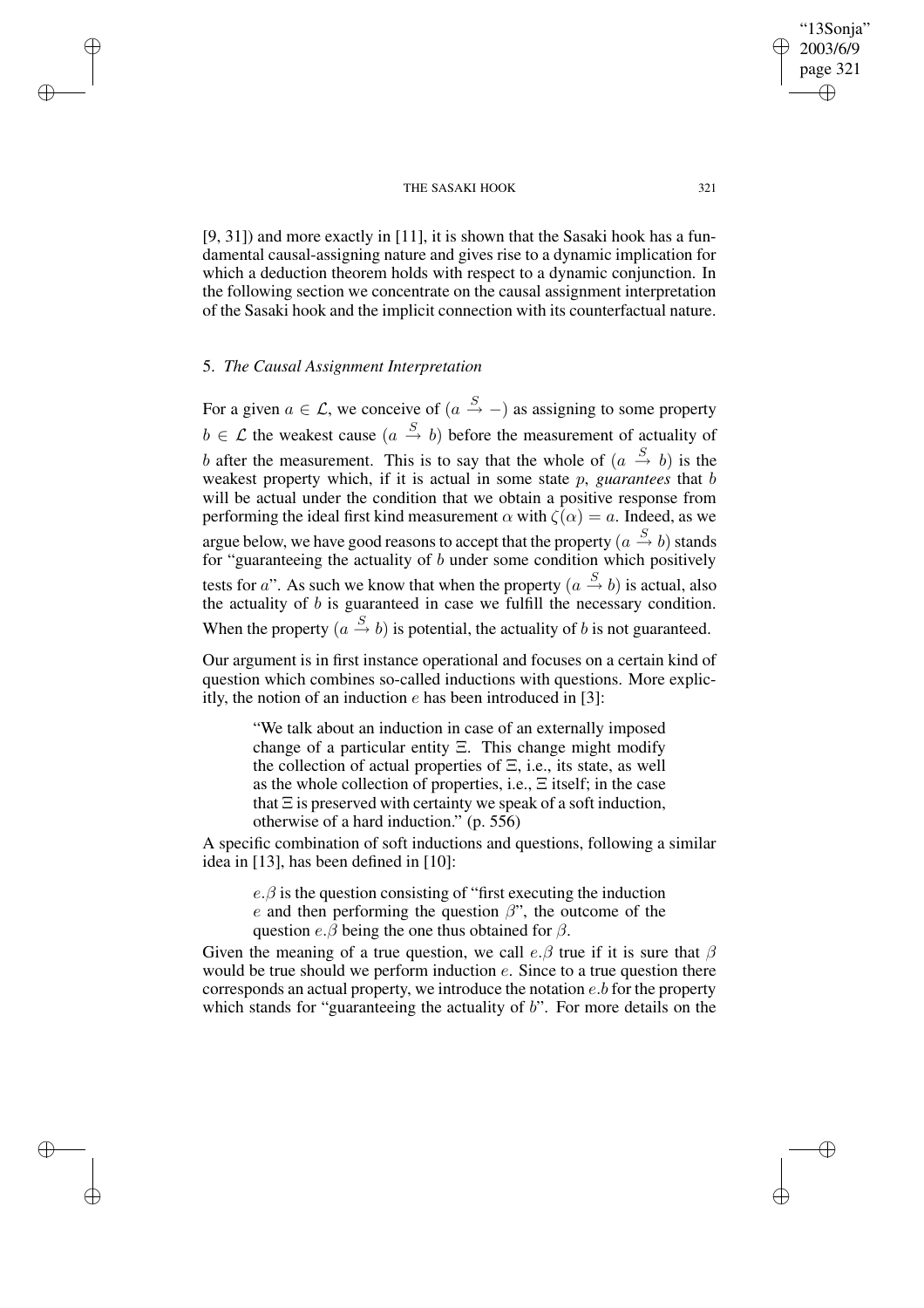322 SONJA SMETS

"13Sonja" 2003/6/9 page 322

✐

✐

✐

✐

introduction of soft inductions as actions on properties we refer for instance to [31]. Applying these ideas to the context of Sasaki hooks and projections we have to work with an ideal first kind measurement  $\varphi_a$  which induces property a in case of a positive response.

 $\varphi_a$ . $\beta$  is the question consisting of the experimental procedure: "first execute  $\varphi_a$  so that a positive response is obtained, then perform the question  $\beta$ " and the rule: "the outcome of the question  $\varphi_a$ . $\beta$  is the one obtained for  $\beta$ ".

More specifically, from " $\varphi_a$ .  $\beta$  is true for a system in a certain realization" immediately follows that " $\beta$  is true for that system after positively performing  $\varphi_a$ ". Exactly this expression forms the underlying idea of introducing a formal causal relation  $\stackrel{\varphi_a}{\leadsto}$  with respect to the action  $\varphi_a$  on questions. Here  $\varphi_a$ . $\beta \stackrel{\varphi_a}{\leadsto} \beta$  expresses from the point of view before we perform  $\varphi_a$  that "if  $\varphi_a$ . $\beta$  is true then  $\beta$  will be true, after positively performing  $\varphi_a$ ". Under acceptance of Hardegree's interpretation and the link we proposed with OQL, we may confirm that the Sasaki hook  $a \stackrel{S}{\rightarrow} b$  can be operationally approached by means of the property  $\zeta(\varphi_a,\beta) = \varphi_a.b$ . We explain this by means of the mappings expressing the Sasaki duality as conceivable within Dynamic OQL, for the purpose of which we lift the introduced causal relation to the level of properties:  $\stackrel{\varphi_a}{\leadsto} \subseteq \mathcal{L}_1 \times \mathcal{L}_2$ . This causal relation allows us to express in the specific case of  $c \stackrel{\varphi_a}{\leadsto} b$  that the actuality of c guarantees that after positively performing  $\varphi_a$ , b will be actual. Remark that for the sake of clarity we did not turn our attention to the earlier mentioned problem of inaccessible states, which also occurs here. In particular we should for instance allow a formal extension of the causal relation so that  $a' \stackrel{\varphi_a}{\leadsto} 0$ captures the impossible transition, i.e. when property  $a'$  is actual in the state in which one wants to induce property  $a$ . It is plausible to interpret the impossible transition as the case in which performing  $\varphi_a$  destroys the system. Note that this interpretation allows for a formal characterization by means of a top-element extension instead of working with an absurd element 0, for details we refer to [10, 32]. We further allow ourselves to abstract over the case of impossible transitions when introducing the following maps from an operational perspective:

1) Sasaki projection:  $\varphi_a^*$ - :  $\mathcal{L}_1 \to \mathcal{L}_2$  :  $c \mapsto \bigwedge \{b \in \mathcal{L}_2 \mid c \stackrel{\varphi_a}{\leadsto} b\}$ 2) Sasaki hook:  $a \stackrel{S}{\rightarrow} - : \mathcal{L}_2 \rightarrow \mathcal{L}_1 : b \mapsto \varphi_a.b = \bigvee \{c \in \mathcal{L}_1 \mid c \stackrel{\varphi_a}{\rightsquigarrow} b\}$ 

✐

✐

✐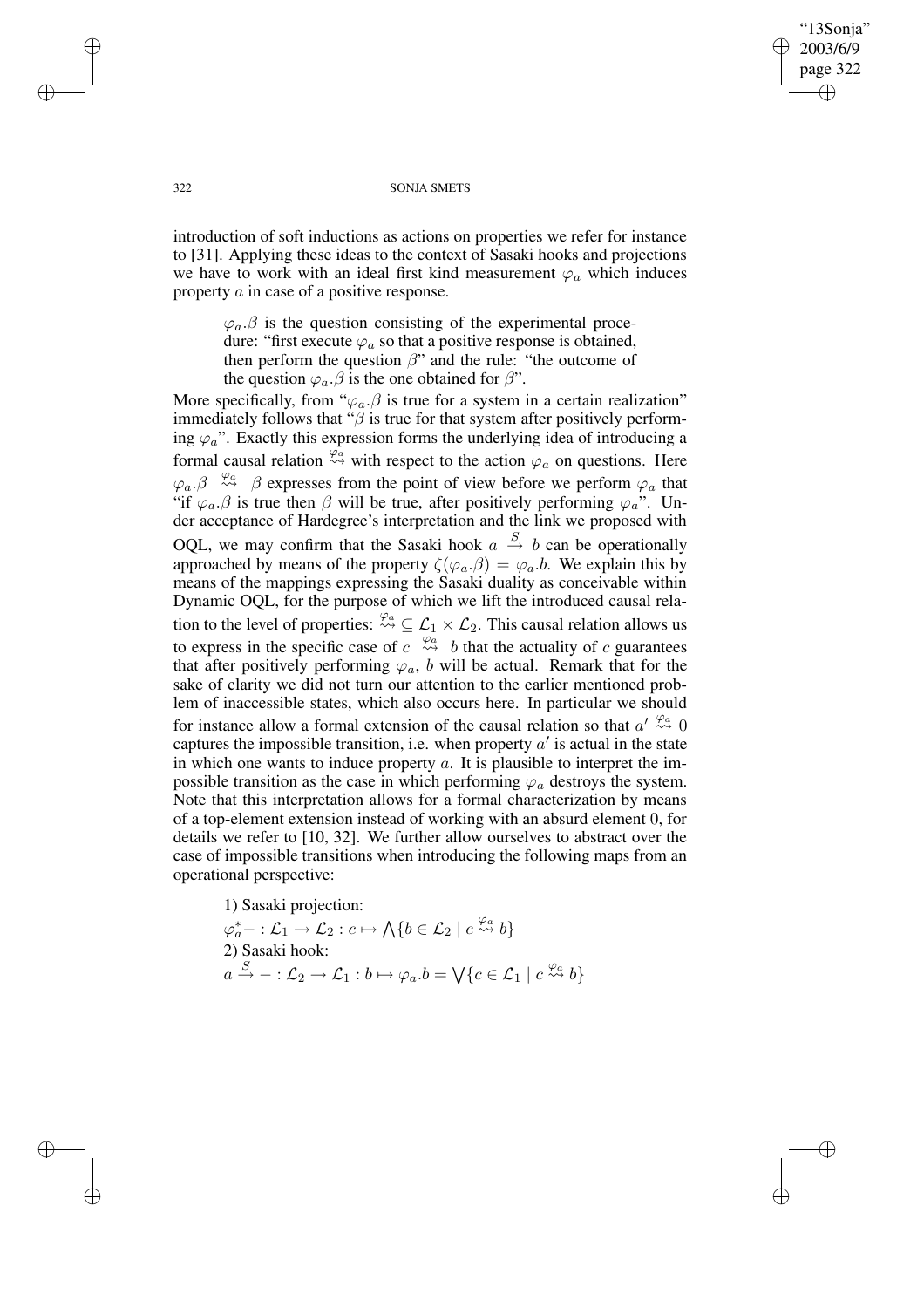✐

✐

✐

✐

Following [10, 11], we see that  $(a \stackrel{S}{\rightarrow} -)$  assigns to any property  $b \in \mathcal{L}_2$ the weakest property  $(a \stackrel{S}{\rightarrow} b) \in \mathcal{L}_1$  whose actuality before positively performing  $\varphi_a$  guarantees actuality of b afterwards. Similarly,  $\varphi_a^*$  – assigns to any property  $c \in \mathcal{L}_1$  the strongest property  $\varphi_a^*(c) \in \mathcal{L}_2$  of which actuality after positively performing  $\varphi_a$  is due to the actuality of c beforehand. Since  $\varphi_a^*(a \xrightarrow{S} b) \leq b$  and  $c \leq (a \xrightarrow{S} \varphi_a^*(c))$  we have  $\varphi_a^*$  -  $(a \xrightarrow{S} -)$ , which expresses the causal duality for the case of the action called  $\varphi_a$ .<sup>8</sup> Causal duality has here been applied to specific temporal processes and underlies the motivation for the causal assignment interpretation of the Sasaki hook. Note that the causal duality proposal in [10] took place in a more general setting and applies also to situations of compoundness [6].

## ACKNOWLEDGEMENTS

We thank Bob Coecke, Jacek Malinowski and Frank Valckenborgh for discussions on topic related aspects.

> Center for Logic and Philosophy of Science Free University of Brussels

# REFERENCES

- [1] D. Aerts, *The One and The Many, Towards a Unification of the Quantum and the Classical Description of One and Many Physical Entities*, PhD-thesis, Free University of Brussels (1981).
- [2] D. Aerts, "The Description of One and Many Physical Systems" in C. Gruber, C. Piron, T.M. Tâm, R. Weill (eds.), *Les fondements de la mécanique quantique, 25e cours de perfectionnement de l'Association Vaudoise des Chercheurs en Physique Montana, du 6 au 12 mars 1983*, l'A.V.C.P., Lausanne, 63–148 (1983).
- [3] H. Amira, B. Coecke and I. Stubbe, "How Quantales Emerge by Introducing Induction within the Operational Approach", *Helvetica Physica Acta*, 71, 554–572 (1998).
- [4] E.G. Beltrametti and G. Cassinelli, "On State Transformations Induced by Yes-No Experiments, in the Context of Quantum Logic", *Journal of Philosophical Logic*, 6, 369–379 (1977).

<sup>8</sup>The notation  $\varphi_a^*$  –  $\vdash$   $(a \stackrel{S}{\rightarrow} -)$  is used to state that for all  $a \in \mathcal{L}$ , the map expressing the Sasaki projection  $\varphi_a^*$  – has as a right Galois adjoint the Sasaki hook  $(a \stackrel{S}{\rightarrow} -)$ , for details see for instance [11].

"13Sonja" 2003/6/9 page 323

✐

✐

✐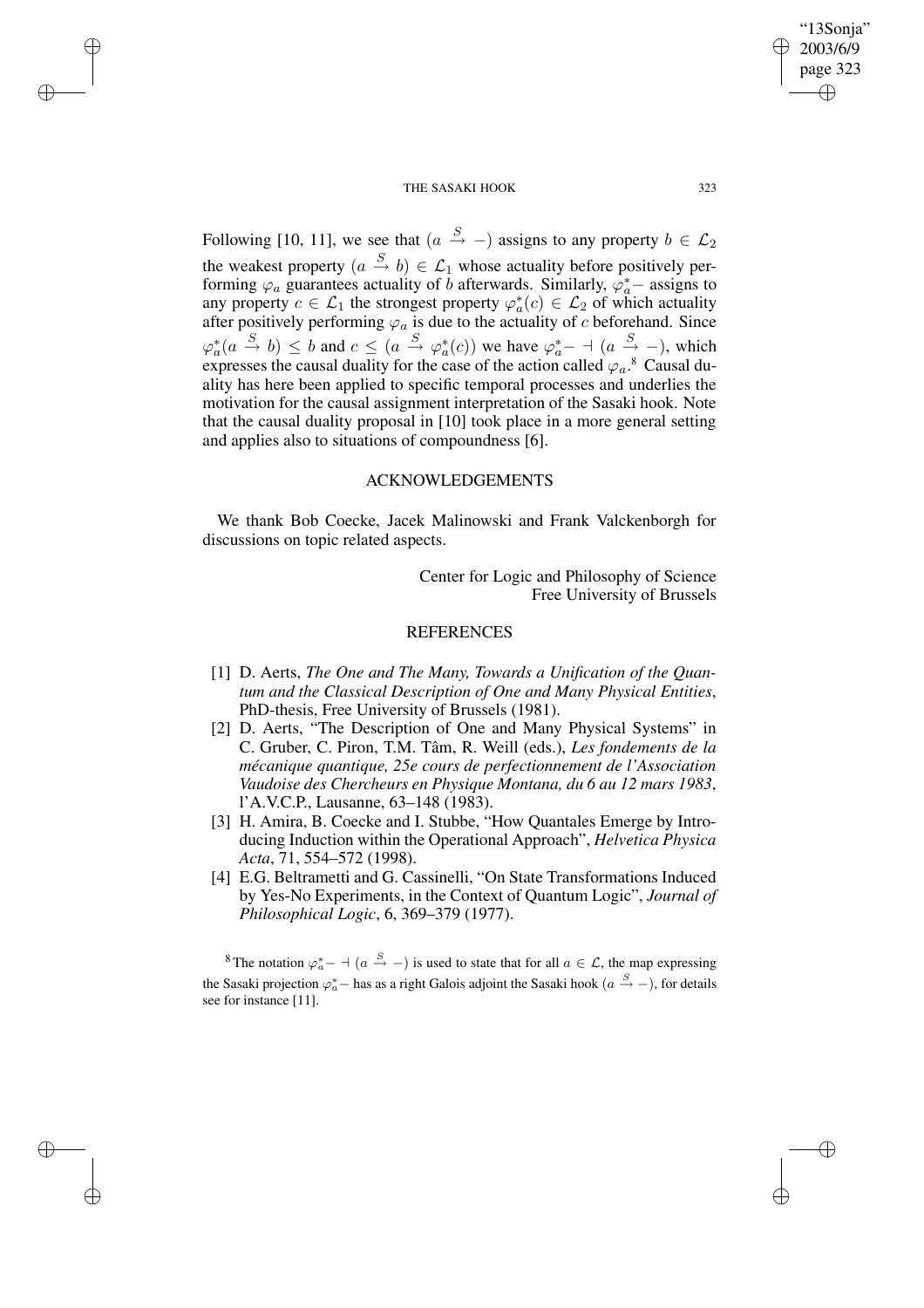#### 324 SONJA SMETS

"13Sonja" 2003/6/9 page 324

✐

✐

✐

✐

- [5] G. Birkhoff and J. von Neumann, "The Logic of Quantum Mechanics", *Annals of Mathematics* 37, 823–843 (1936), reprinted in C.A. Hooker (ed.), *The Logico-algebraic Approach to Quantum Mechanics*, vol. 1, D. Reidel Publishing Company, Dordrecht, 1–26 (1975).
- [6] B. Coecke,"Structural Characterization of Compoundness", *International Journal of Theoretical Physics*, 39, 581–590 (2000).
- [7] B. Coecke, D.J. Moore and S. Smets, "From Operationality to Logicality: Philosophical and Formal Preliminaries", submitted for publication.
- [8] B. Coecke, D.J. Moore and S. Smets, "From Operationality to Logicality: Syntax and Semantics", submitted for publication.
- [9] B. Coecke, D.J. Moore and S. Smets, "Logic of Dynamics & Dynamics of Logic; Some Paradigm Examples", in S. Rahman, J. Symons, D.M. Gabbay and J.P. Van Bendegem (eds.), *Logic, Epistemology and the Unity of Science*, to appear, arXiv:math.LO/0106059.
- [10] B. Coecke, D.J. Moore and I. Stubbe, "Quantaloids Describing Causation and Propagation for Physical Properties", *Foundations of Physics Letters*, 14, 123–145, arXiv:quant-ph/0009100 (2001).
- [11] B. Coecke and S. Smets, "The Sasaki Hook is not a [Static] Implicative Connective but Induces a Backward [in Time] Dynamic One that Assigns Causes", *International Journal of Theoretical Physics*, to appear, arXiv:quant-ph/0111076.
- [12] M.L. Dalla Chiara and R. Giuntini, "Quantum Logics", in D.M. Gabbay and F. Guenthner (eds.), *Handbook of Philosophical Logic*, 2 nd edition, vol. 6, Kluwer Ac. Pub., Dordrecht, 129–228 (2002).
- [13] W. Daniel, "Axiomatic Description of Irreversible and Reversible Evolution of a Physical System", *Helvetica Physica Acta*, 62, 941–968 (1989).
- [14] G.M. Hardegree, "Stalnaker Conditionals and Quantum Logic", *Journal of Philosophical Logic*, 4, 399–421 (1975).
- [15] G.M. Hardegree, "The Conditional in Abstract and Concrete Quantum Logic", in C.A. Hooker, *The Logico-Algebraic Approach to Quantum Mechanics*, vol. 2, D. Reidel Publishing Company, Dordrecht (1979).
- [16] L. Herman, E.L. Marsden and R. Piziak, "Implication Connectives in Orthomodular Lattices", *Notre Dame Journal of Formal Logic*, XVI, 305–328 (1975).
- [17] D.G. Holdsworth and C.A. Hooker, "A Critical Survey of Quantum Logic", *Logic in the 20th Century, Scientia Special Issue*, Scientia, Milan, 127–246 (1983).
- [18] J.M. Jauch, *Foundations of Quantum Mechanics*, Addison-Wesley, Reading, Massachusetts (1968).
- [19] J.M. Jauch and C. Piron, "On the Structure of Quantal Proposition Systems", *Helvetica Physica Acta*, 42, 842–848 (1969).

✐

✐

✐